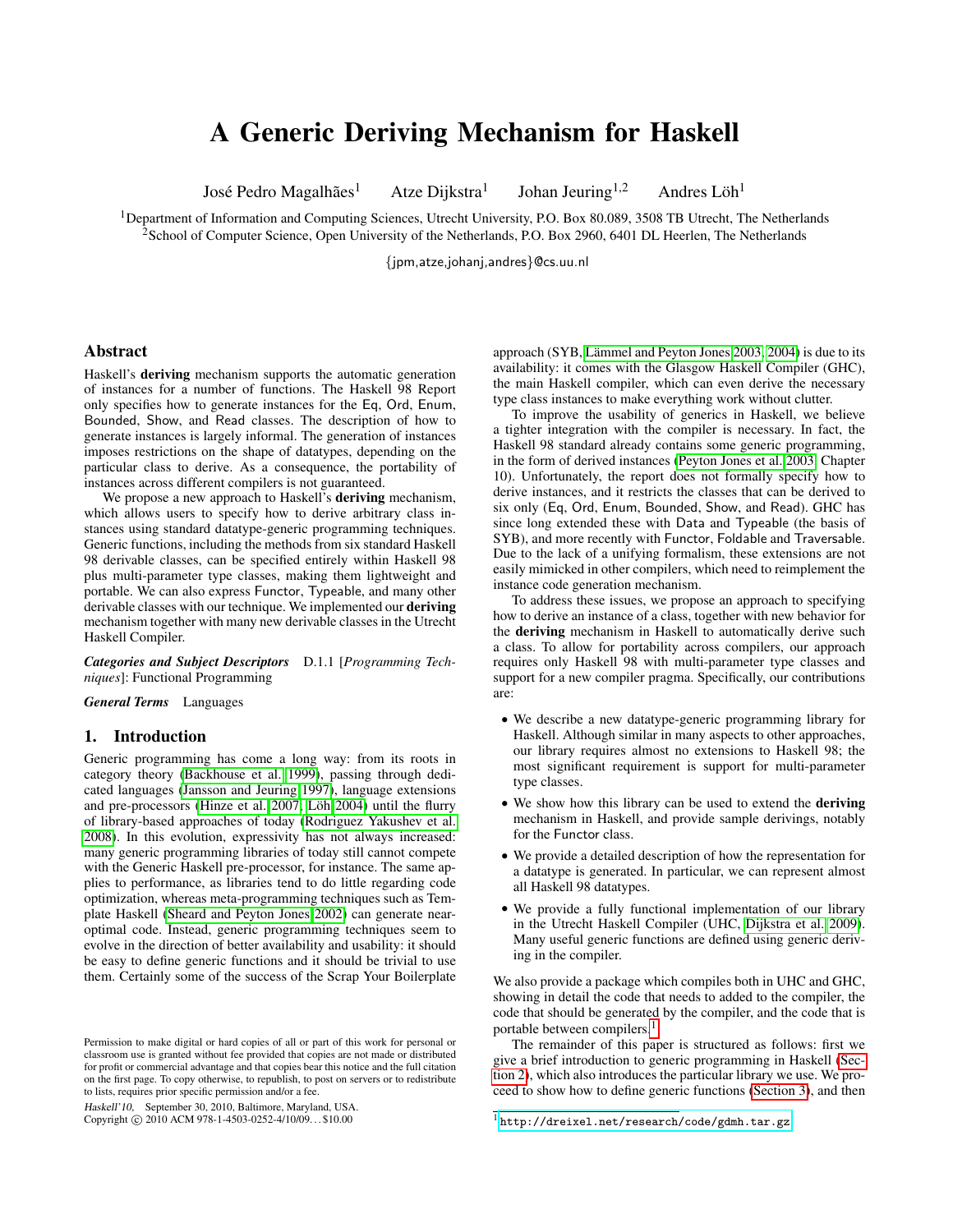describe the necessary modifications to the compiler for supporting our approach [\(Section 4\)](#page-7-0). Finally, we discuss alternative designs [\(Section 5\)](#page-9-0), review related work [\(Section 6\)](#page-10-0), propose future work [\(Section 7\)](#page-10-1) and conclude in [Section 8.](#page-11-10)

# <span id="page-1-0"></span>2. Generic programming

We use the generic function *encode* as a running example throughout this paper. This function transforms a value into a sequence of bits:

data Bit  $= 0 \mid I$ 

class Encode  $\alpha$  where *encode* ::  $\alpha \rightarrow$  [Bit]

We want the user to be able to write

**data** 
$$
Exp = Const
$$
  $\ln t$  | *Plus*  $Exp Exp$   
**deriving** (Show,  $Encode$ )

and to use *encode* like

 $test::[Bit]$  $test = encode (Plus (Const 1) (Const 2))$ 

This should be all that is necessary to use *encode*. The user should need no further knowledge of generics, and *encode* can be used in the same way as *show*, for instance.

Behind the scenes, the compiler generates an instance for Encode Exp based on a generic specification of instances of class Encode. There are several ways to specify such an instance, both using code generation and datatype-generic approaches. We choose a datatype-generic approach because it is type-safe and elegant [\(Hinze et al. 2007\)](#page-11-2). We will discuss alternative designs and motivate our choice in more detail in [Section 5.](#page-9-0) For now we proceed to describe our new generic programming library. The three basic ingredients for generic programming, as described by [Hinze](#page-11-11) and Löh  $(2009)$ , are:

- 1. Support for overloaded functions
- 2. A run-time type representation
- 3. A generic view on data

Since we use Haskell, (1) is easy: an overloaded (ad-hoc polymorphic) function is a method of a type class. For (2), we introduce a type representation similar to the one used in the regular (Van Noort et al. [2008\)](#page-11-12) and instant-generics [\(Chakravarty et al.](#page-11-13) [2009\)](#page-11-13) libraries, in [Section 2.1.](#page-1-1) For (3), we again use type classes to encode embedding-projection pairs for user-defined datatypes in [Section 2.3.](#page-2-0)

## <span id="page-1-1"></span>2.1 A run-time type representation

The choice of a run-time type representation affects not only the compiler writer but also the expressiveness of the whole approach. A simple representation is easier to derive, but might not allow the definition of some generic functions. More complex representations are more expressive, but require more work for the automatic derivation of instances.

We present a set of representation types that tries to balance these factors. We use the common sum-of-products representation without explicit fixpoints but with explicit abstraction over a single parameter. Therefore, representable types are functors, and we can compose types. Additionally, we provide useful types for encoding meta-information (such as constructor names) and tagging arguments to constructors. We show examples of how these representation types are used in [Section 2.4.](#page-2-1)

The basic ingredients of the sum-of-products representation types are:

data  $U_1$   $\rho = U_1$ data  $(+) \phi \psi \rho = L_1 \{ \text{un} L_1 : \phi \rho \} | R_1 \{ \text{un} R_1 : \psi \rho \}$ data  $(\times)$   $\phi \psi \rho = \phi \rho \times \psi \rho$ 

We encode lifted sums with  $(+)$  and lifted products with  $(\times)$ . Nullary products are encoded with lifted unit  $(U_1)$ .<sup>[2](#page-1-2)</sup>

The type variable  $\rho$  is present in all representation types: it represents the parameter over which we abstract. We use an explicit combinator to mark the occurrence of this parameter:

newtype  $Par_1 \rho = Par_1 \{unPar_1 :: \rho \}$ 

As our representation is functorial, we can encode composition. Although we cannot express this in the kind system, we require the first argument of composition to be a representable type constructor. The second argument can only be the parameter, a recursive occurrence of a functorial datatype, or again a composition. We use Rec<sub>1</sub> to represent recursion, and  $(∘)$  for composition:

$$
\text{newtype Rec}_1 \phi \quad \rho = Rec_1 \{ \text{unRec}_1 :: \phi \rho \}
$$

**newtype** ( $\circ$ )  $\phi \psi \rho = Comp_I (\phi (\psi \rho))$ 

PolyP [\(Jansson and Jeuring 1997\)](#page-11-1) treats composition in a similar way.

Finally, we have two types for representing meta-information and tagging:

newtype  $K_1 \iota \gamma \quad \rho = K_I \{ \text{un} K_I : \gamma \}$ newtype  $M_1$  *i*  $\gamma \phi \rho = M_1 \{ \text{un} M_1 : \phi \rho \}$ 

We use  $K_1$  for tagging and  $M_1$  for storing meta-information. The role of the ι parameter in these types is made explicit by the following type synonyms:

| data D | type $D_1 = M_1 D$              |
|--------|---------------------------------|
| data C | $= M_1 C$<br>type $C_1$         |
| data S | type $S_1 = M_1 S$              |
| data R | type Rec <sub>0</sub> = $K_1$ R |
| data P | type $Par_0 = K_1 P$            |

We use  $\text{Rec}_0$  to tag occurrences of (possibly recursive) types of kind  $\star$  and Par<sub>0</sub> to mark additional parameters of kind  $\star$  (other than  $\rho$ ). For meta-information, we use  $D_1$  for datatype information,  $C_1$ for constructor information and  $S_1$  for record selector information. We group five combinators into two because in many generic functions the behavior is independent of the meta-information or tags. In this way, fewer trivial cases have to be given. We present the meta-information associated with  $M_1$  in detail in the next section.

Note that we abstract over a single parameter  $\rho$  of kind  $\star$ . This means we will be able to express generic functions such as

$$
\textit{fmap}::(\alpha \rightarrow \beta) \rightarrow \phi \,\, \alpha \rightarrow \phi \,\, \beta
$$

but not

*bimap* :: 
$$
(\alpha \rightarrow \gamma) \rightarrow (\beta \rightarrow \delta) \rightarrow \phi \alpha \beta \rightarrow \phi \gamma \delta
$$

For *bimap* we need another type representation that can distinguish between the parameters. All representation types need to carry one additional type argument. However, we think that, in practice, few generic functions require abstraction over more than a single type parameter.

#### 2.2 Meta-information

For some generic functions we need information about datatypes, constructors, and records. This information is stored in the type representation:

<span id="page-1-2"></span><sup>&</sup>lt;sup>2</sup> We also have lifted void ( $V_1$ ) to represent nullary sums, but for simplicity we omit it from this discussion and from the generic functions in [Section 3.](#page-4-0)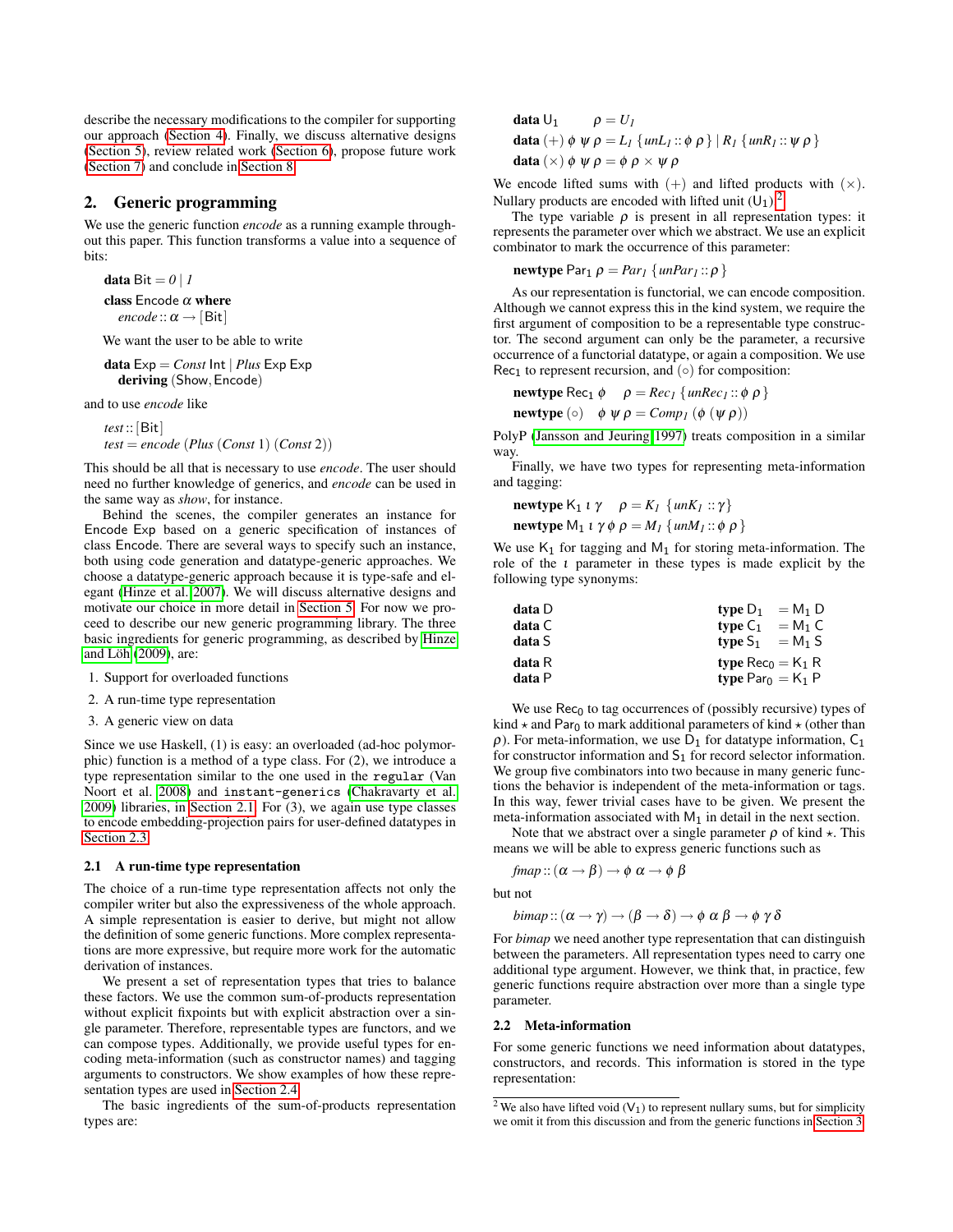```
class Datatype \gamma where
  datatypeName :: γ → String
  moduleName :: γ → String
```
class Selector γ where *selName* :: γ → String *selName* = *const* ""

class Constructor  $\gamma$  where *conName* :: γ → String *conFixity* :: γ → Fixity *conFixity* = *const Prefix conIsRecord* :: γ → Bool *conIsRecord* = *const False*

Names are unqualified. We provide the datatype name together with the module name. This is the only meta-information we store for a datatype, although it could be easily extended to add the kind, for example. We only store the name of a selector. For a constructor, we also store its fixity and mark if it has fields. This last information is not strictly necessary, as it can be inferred by looking for non-empty *selName*s, but it simplifies some generic function definitions. The datatypes Fixity and Associativity are unsurprising:

data Fixity = *Prefix* | *Infix* Associativity Int data Associativity = *LeftAssociative* | *RightAssociative* | *NotAssociative*

We provide default definitions for *conFixity* and *conIsRecord* to simplify instantiation for prefix constructors that do not use record notation.[3](#page-2-2)

Finally, we tie the meta-information to the representation:

**instance** (Datatype  $\gamma$ )  $\Rightarrow$  Datatype (M<sub>1</sub> D  $\gamma \phi \rho$ ) where *datatypeName* = *datatypeName* ◦ *unMeta moduleName* = *moduleName* ◦ *unMeta*

**instance** (Constructor  $\gamma$ )  $\Rightarrow$  Constructor (M<sub>1</sub> C  $\gamma \phi \rho$ ) where *conName* = *conName* ◦ *unMeta*

**instance** (Selector  $\gamma$ )  $\Rightarrow$  Selector (M<sub>1</sub> S  $\gamma \phi$   $\rho$ ) where *selName* = *selName* ◦ *unMeta*

*unMeta* :: M<sub>1</sub>  $\iota \gamma \phi \rho \rightarrow \gamma$  $unMeta = \perp$ 

Function *unMeta* operates at the type-level only, so it does not need an implementation. We provide more details in [Section 4.5,](#page-7-1) and the examples later in [Section 2.4](#page-2-1) and [Section 3.6](#page-6-0) also clarify how we use these classes.

Note that we could encode the meta information as an extra argument to  $M_1$ :

**data** M<sub>1</sub> *ι* γ  $\phi$   $\rho$  = M<sub>*I*</sub> Meta ( $\phi$   $\rho$ ) data Meta = *Meta* String Fixity ...

However, with this encoding we have trouble writing generic producers, since when we are producing an  $M<sub>1</sub>$  we have to produce a *Meta* for which we have no information. With the above representation we avoid this problem by using type-classes to fill in the right information for us. See [Section 3.5](#page-5-0) for an example of how this works.

## <span id="page-2-0"></span>2.3 A generic view on data

We obtain a generic view on data by defining an embeddingprojection pair between a datatype and its type representation. We use the following classes for this purpose:

class Representable<sub>0</sub>  $\alpha \tau$  where *from*<sub>0</sub> ::  $\alpha \rightarrow \tau \chi$ *to*<sup>0</sup> ::  $\tau \chi \rightarrow \alpha$ class Representable<sub>1</sub>  $\phi \tau$  where *from*<sub>1</sub> ::  $\phi \rho \rightarrow \tau \rho$ *to*<sub>1</sub>  $\therefore \tau \rho \rightarrow \phi \rho$ 

We use  $\tau$  to encode the representation of a standard type. Since  $\tau$  is built from representation types, it is functorial. In Representable<sub>1</sub>, we encode types of kind  $\star \rightarrow \star$ , so we have the parameter  $\rho$ . In Representable<sub>0</sub> there is no parameter, so we invent a variable  $\chi$ which is never used.

All types need to have an instance of Representable<sub>0</sub>. Types of kind  $\star \rightarrow \star$  also need an instance of Representable<sub>1</sub>. This separation is necessary because some generic functions (like *fmap* or *traverse*) require explicit abstraction from a single type parameter, whereas others (like *show* or *enum*) do not. Given the different kinds involved, it is unavoidable to have two type classes for this representation. Note, however, that we have a single set of representation types (apart from the duplication for tagging recursion and parameters).

*Avoiding extensions* Since we want to avoid using advanced Haskell extensions such as type families [\(Schrijvers et al. 2008\)](#page-11-14) or functional dependencies [\(Jones 2000\)](#page-11-15), we use a simple multiparameter type class for embedding-projection pairs. In fact,  $\tau$  is uniquely determined by  $\alpha$  (and  $\phi$ ). We could encode the representation type more naturally with a type family:

class Representable<sub>0</sub>  $\alpha$  where

type Rep<sub>0</sub>  $\alpha :: \star \rightarrow \star$  $from_0$ : $\alpha \rightarrow$  Rep<sub>0</sub>  $\alpha \chi$ *to*<sup>0</sup> :: Rep<sub>0</sub>  $\alpha \chi \rightarrow \alpha$ 

Since type families and functional dependencies are not yet part of any Haskell standard, we do not use them. Instead, we use multi-parameter type classes, and solve the ambiguities that arise by coercing with *asTypeOf* .

## <span id="page-2-1"></span>2.4 Example representations

We now show how to represent some standard datatypes. Note that all the code in this section is automatically generated by the compiler, as described in [Section 4.](#page-7-0)

*Representing* Exp*.* The meta-information for datatype Exp looks as follows:

data \$Exp data  $$Const<sub>Exp</sub>$ data \$Plus<sub>Exp</sub> instance Datatype \$Exp where  $moduleName = "ModuleName"$ *datatypeName* = "Exp"

**instance** Constructor  $$Const_{Exp}$  where  $conName = "Const"$ instance Constructor  $$Plus_{Exp}$$  where *conName* = "Plus"

In *moduleName*, "ModuleName" is the name of the module where Exp lives. The particular datatypes we use for representing the meta-information at the type-level are not needed for defining generic functions, so they are not visible to the user. In this paper, we prefix them with a \$.

The type representation ties the meta-information to the sumof-products representation of Exp:

<span id="page-2-2"></span><sup>3</sup> We also provide an empty default *selName* because all constructor arguments will be wrapped in an  $S_1$ , independently of using record notation or not. We omit this in the example representations of this section for space reasons, but it becomes clear in [Section 4.](#page-7-0)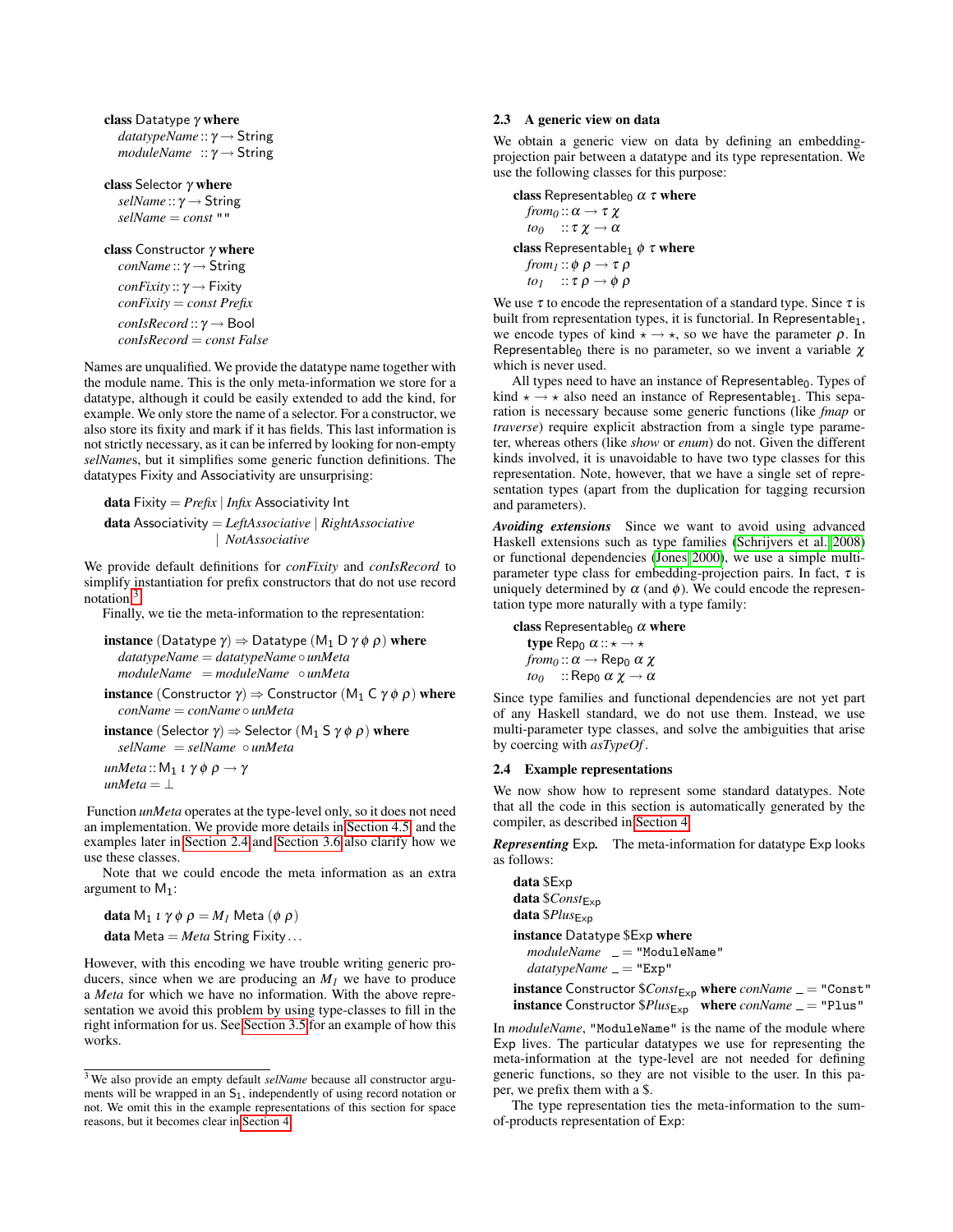type Rep $_0^{\text{Exp}}$  =  $D_1$  \$Exp ( $C_1$  \$ $Const_{Exp}$  (Rec<sub>0</sub> Int)  $+ C_1$  \$*Plus*<sub>Exp</sub> (Rec<sub>0</sub> Exp  $\times$  Rec<sub>0</sub> Exp))

Note that the representation is shallow: at the recursive occurrences we use Exp, and not Rep $_0^{\text{Exp}}$ .

The embedding-projection pair implements the isomorphism between Exp and  $\text{Rep}_{0}^{\text{Exp}}$ :

 $\mathop{\mathsf{instance}}\nolimits$  Representable $_0$  Exp Rep $_0^{\mathsf{Exp}}$  where *from*<sub>0</sub> (*Const n*) =  $M_1$  ( $L_1$  ( $M_1$  ( $K_1$  *n*))) *from*<sub>0</sub>  $(Plus e e') = M_I (R_I (M_I (K_I e \times K_I e')))$  $to_0 (M_1 (L_1 (M_1 (K_1 n))))$  = *Const n*  $\mathcal{H}(b_0)(M_1)(R_1)(K_1e \times K_1e'))$ ) = *Plusee* 

Here it is clear that  $from_0$  and  $to_0$  are inverses: the pattern of  $from_0$ is the same as the expression in  $to<sub>0</sub>$ , and vice-versa.

*Representing lists.* The representation for a type of kind  $\star \rightarrow \star$ requires an instance for both Representable<sub>1</sub> and Representable<sub>0</sub>. For lists

data List  $\rho = Nil | Cons \rho$  (List  $\rho$ ) deriving (Show, Encode)

we generate the following code:

$$
\begin{array}{ll}\n\textbf{type Rep}^{\text{List}}_0 &= \\
\text{D}_1 \ \text{Slist} \ \ (\text{ C}_1 \ \text{SNil}_{\text{List}} \ \ \text{U}_1 \\
 &+ \ \text{C}_1 \ \text{SCons}_{\text{List}} \ \text{(Par}_0 \ \rho \ \times \ \text{Rec}_0 \ \text{(List } \rho))\n\end{array})
$$

**instance** Representable<sub>0</sub> (List 
$$
\rho
$$
) (Rep<sub>0</sub><sup>List</sup>  $\rho$ ) **where**  
from<sub>0</sub> Nil = M<sub>1</sub> (L<sub>1</sub> (M<sub>1</sub> U<sub>1</sub>))  
from<sub>0</sub> (Cons h t) = M<sub>1</sub> (R<sub>1</sub> (M<sub>1</sub> (K<sub>1</sub> h × K<sub>1</sub> t)))  
to<sub>0</sub> (M<sub>1</sub> (L<sub>1</sub> (M<sub>1</sub> U<sub>1</sub>))) = Nil  
to<sub>0</sub> (M<sub>1</sub> (R<sub>1</sub> (M<sub>1</sub> (K<sub>1</sub> h × K<sub>1</sub> t)))) = Cons h t

We omit the definitions for the meta-information, which are similar to the previous example. We use Par<sub>0</sub> to tag the parameter  $\rho$ , as we view lists as a kind  $\star$  datatype for Representable<sub>0</sub>. This is different in the Representable $_1$  instance:

$$
\begin{array}{ll}\textbf{type} \ \textsf{Rep}^{\mathsf{List}}_1 = \textsf{D}_1 \ \textsf{SList} & (\begin{array}{cc} \textsf{C}_1 \ \textsf{S}\mathit{Nil}_\mathsf{List} & \textsf{U}_1 \\ + \textsf{C}_1 \ \textsf{S}\mathit{Cons}_\mathsf{List} \ \textsf{(Par}_1 \times \textsf{Rec}_1 \ \textsf{List}) \end{array}\end{array}
$$

**instance** Representable<sub>1</sub> List Rep<sub>1</sub><sup>list</sup> where  
\n
$$
from1 Nil = M1 (L1 (M1 U1))
$$
\n
$$
from1 (Cons h t) = M1 (R1 (M1 (Par1 h × Rec1 t)))
$$
\n
$$
to1 (M1 (L1 (M1 U1))) = Nil
$$
\n
$$
to1 (M1 (R1 (M1 (Par1 h × Rec1 t)))) = Cons h t
$$

We treat parameters and recursion differently in  $\mathsf{Rep}^{\mathsf{List}}_0$  and Replist. In Replist we use Par<sub>0</sub> and Rec<sub>0</sub> for mere tagging; in  $\text{Rep}_{1}^{\text{List}}$  we use  $\text{Par}_{1}$  and  $\text{Rec}_{1}$  instead, which store the parameter and the recursive occurrence of a type constructor, respectively. We will see later when defining generic functions [\(Section 3\)](#page-4-0) how these are used.

*Representing type composition.* We now present a larger example, involving more complex datatypes, to show the expressiveness of our approach. Datatype Expr represents abstract syntax trees of a small language:

$$
\begin{array}{l}\n\text{infixr 6*} \\
\text{data Expr } \rho = \text{Const} \ln t \\
\mid \text{Expr } \rho * \text{Expr } \rho \\
\mid \text{Var}_{\text{Expr}} \{ \text{unVar} :: \text{Var } \rho \} \\
\mid \text{Let } [\text{Decl } \rho] \, (\text{Expr } \rho)\n\end{array}
$$

**data** Decl  $ρ = Decl$  (Var  $ρ$ ) (Expr  $ρ$ ) **data** Var  $ρ = Varρ | Var<sub>L</sub> (Var [ρ])$ 

Note that Expr makes use of an infix constructor (∗), has a selector (*unVar*), and uses lists in *Let*. Datatype Var is nested, since in the *Var*<sub>*L*</sub> constructor Var is called with  $[\rho]$ . These oddities are present only for illustrating how our approach represents them. We show only the essentials of the encoding of this set of mutually recursive datatypes, starting with the meta-information:

data \$*Times*Expr data \$*VarExpr*Expr data \$*UnVar*

instance Constructor \$Times<sub>Expr</sub> where  $conName \t= "*"$ *conFixity* = *Infix RightAssociative* 6 instance Constructor  $$Var_{Expr \to xpr}$  where *conName* = "Var\_Expr" *conIsRecord* = *True*

instance Selector *\$UnVar* where *selName* = "unVar"

We have to store the fixity of the ∗ constructor, and also the fact that *VarExpr* has a record. We store its name in the instance for Selector, and tie the meta-information to the representation:

$$
\begin{array}{ll}\n\text{type } \mathsf{Rep}^{\mathsf{Expr}}_1 = \mathsf{D}_1 \ \mathsf{SExpr} \\
 & \quad \text{( } \mathsf{C}_1 \ \mathsf{S} \mathit{Const}_\mathsf{Expr} \quad (\mathsf{Rec}_0 \ \mathsf{Int}) \\
 & \quad + \mathsf{C}_1 \ \mathsf{S} \mathit{Times}_\mathsf{Expr} \quad (\mathsf{Rec}_1 \ \mathsf{Expr} \times \mathsf{Rec}_1 \ \mathsf{Expr})) \\
 & \quad + \quad \mathsf{C}_1 \ \mathsf{S} \mathit{Var}_\mathsf{Expr} \mathsf{Expr} \quad (\mathsf{S}_1 \ \mathsf{S} \mathit{UnVar} \ (\mathsf{Rec}_1 \ \mathsf{Var})) \\
 & \quad + \quad \mathsf{C}_1 \ \mathsf{S} \mathit{Let}_\mathsf{Expr} \quad (([] \circ \mathsf{Rec}_1 \ \mathsf{Dec}_1) \times \mathsf{Rec}_1 \ \mathsf{Expr})))\n\end{array}
$$

In Rep<sup>Expr</sup> we see the use of  $S_1$ . Also interesting is the representation of the *Let* constructor: the list datatype is applied not to the parameter  $\rho$  but to Decl  $\rho$ , so we use composition to denote this. Note also that we are using a balanced encoding for the sums (and also for the products). This improves the performance of the typechecker, and makes generic encoding more space-efficient, for instance.

We omit the representation for Decl. For Var we use composition again:

$$
\begin{aligned} \text{type } \mathsf{Rep}^\mathsf{Var}_1 &= D_1 \; \text{$\mathsf{Var}$} \\ &\qquad \qquad \left( \begin{array}{c} \mathsf{C}_1 \; \text{$\mathsf{Var}_\mathsf{Var}$} \quad \mathsf{Par}_1 \\ + \; \mathsf{C}_1 \; \text{$\mathsf{Var}_\mathsf{LVar} \; (\mathsf{Var} \circ \mathsf{Rec}_1 \; [\,]) \end{array} \right) \end{aligned}
$$

In the *Var<sub>L</sub>* constructor, Var is applied to  $[\rho]$ . We represent this as a composition with  $Rec<sub>1</sub>$  [].

When we use composition, the embedding-projection pairs become slightly more complicated:

```
\mathbf instance Representable_1 Expr Rep_1^\mathsf{Expr} where
  from<sub>1</sub> (Const i) = M_1 (L_1 (L_1 (M_1 (K_1 i))))
  from_1(e_1 * e_2) = M_1(L_1(R_1(M_1(Rec_1 e_1 \times Rec_1 e_2))))from<sub>1</sub> (Var<sub>Expr</sub> v) = M<sub>1</sub> (R<sub>1</sub> (L<sub>1</sub> (M<sub>1</sub> (M<sub>1</sub> (Rec<sub>1</sub> v)))))</sub>
  from<sub>1</sub> (Let d e) =
     M_1 (R_1 (R_1 (M_1 (Comp_1 (fmap Rec_1 d) × Rec_1 e))))
  to_I (M_I (L_I (L_I (M_I (K_I i)))) = Const i
  to_I (M_I (L_I (R_I (M_I (Rec_I e_I \times Rec_I e_I)))))) = e_I * e_2to_I (M_I (R_I (L_I (M_I (Rec_I v)))))) = Var_{Expr} vto_I (M_I (R_I (R_I (M_I (Comp_I d \times Rec_I e)))) =Let (fmap unRec1 d) e
```
We need to use *fmap* to apply the *Rec<sup>1</sup>* constructor inside the lists. In this case we could use *map* instead, but in general we require the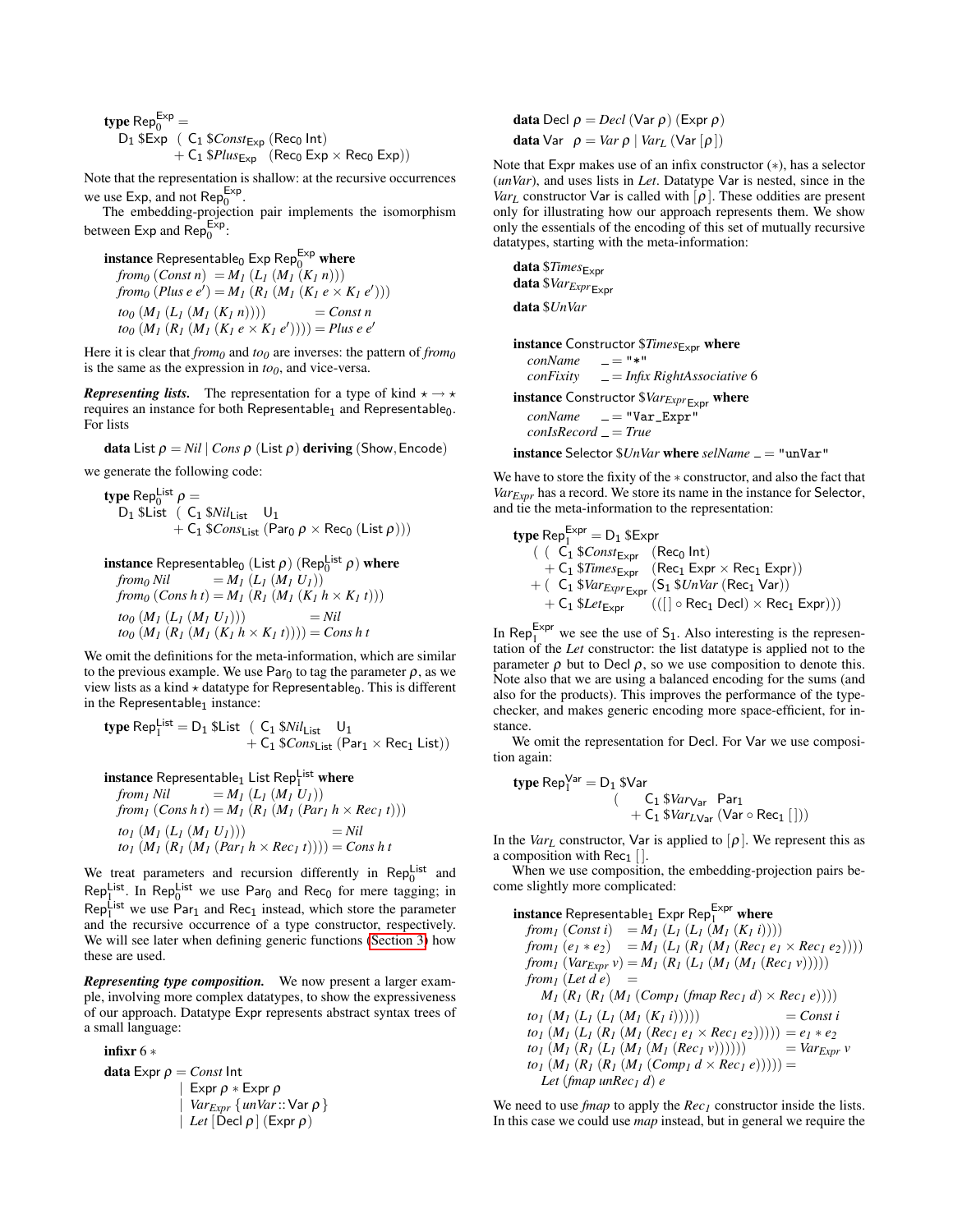first argument to ◦ to have a Functor instance so we can use *fmap*. In *to<sup>1</sup>* we need to convert back, this time mapping *unRec1*. For Var, the embedding-projection pair is similar:

 $\mathbf i$ nstance Representable $_1$  Var Rep $_1^\mathsf{Var}$  where *from*<sub>1</sub> (*Var x*) =  $M_1$  ( $L_1$  ( $M_1$  ( $Par_1$  *x*)))  $from_1 (Var_L xs) = M_1 (R_1 (M_1 (Comp_1 (fmap Rec_1 xs))))$  $to_I (M_I (L_I (M_I (Par_I x))))$  = *Var x*  $to_I (M_I (R_I (M_I (Comp_I x s)))) = Var_L (fmap \, unRec_I x s)$ 

Note that composition is used both in the representation for the first argument of constructor *Let* (of type  $[Decl \rho]$ ) and in the nested recursion of *Var*<sub>*L*</sub> (of type Var  $[\rho]$ ). In both cases, we have a recursive occurrence of a parametrized datatype where the parameter is not just the variable  $\rho$ . Recall our definition of composition:

$$
\mathbf{data}\left(\circ\right)\phi\ \psi\ \rho\ =\mathit{Comp}_{1}\left(\phi\left(\psi\ \rho\right)\right)
$$

The type  $\phi$  is applied not to  $\rho$ , but to the result of applying  $\psi$  to  $\rho$ . This is why we use  $\circ$  when the recursive argument to a datatype is not  $\rho$ , like in [Decl  $\rho$ ] and Var  $[\rho]$ . When it is  $\rho$ , we can simply use Rec<sub>1</sub>.

We have seen how to represent many features of Haskell datatypes in our approach. We give a detailed discussion of the supported datatypes in [Section 7.1.](#page-10-2)

# <span id="page-4-0"></span>3. Generic functions

In this section we show how to define type classes with derivable functions.

## 3.1 Generic function definition

Function *encode* is a method of a type-class:

data Bit  $= 0 \mid I$ 

class Encode  $\alpha$  where *encode* :: $\alpha \rightarrow$  [Bit]

We cannot provide instances of Encode for our representation types, as those have kind  $\star \rightarrow \star$ , and Encode expects a parameter of kind  $\star$ . We therefore define a helper class, this time parametrized over a variable of kind  $\star \rightarrow \star$ :

class  $\text{Encode}_1 \phi$  where *encode*<sub>*1*</sub> ::  $\phi \chi \rightarrow$  [Bit]

For constructors without arguments we return the empty list, as there is nothing to encode. Meta-information is discarded:

instance  $\text{Encode}_1 \cup_1$  where  $encode<sub>1</sub> = []$ **instance** (Encode<sub>1</sub>  $\phi$ )  $\Rightarrow$  Encode<sub>1</sub> (M<sub>1</sub>  $\iota$   $\gamma$  $\phi$ ) where  $encode<sub>I</sub> (M<sub>I</sub> a) = encode<sub>I</sub> a$ 

For a value of a sum type we produce a single bit to record the choice. For products we concatenate the encoding of each element:

**instance** (Encode<sub>1</sub>  $\phi$ , Encode<sub>1</sub>  $\psi$ )  $\Rightarrow$  Encode<sub>1</sub> ( $\phi$  +  $\psi$ ) where  $\mathbf{e} \cdot \mathbf{e} \cdot \mathbf{e} \cdot \mathbf{e} \cdot \mathbf{e} \cdot \mathbf{e} \cdot \mathbf{e} \cdot \mathbf{e} \cdot \mathbf{e} \cdot \mathbf{e} \cdot \mathbf{e} \cdot \mathbf{e} \cdot \mathbf{e} \cdot \mathbf{e} \cdot \mathbf{e} \cdot \mathbf{e} \cdot \mathbf{e} \cdot \mathbf{e} \cdot \mathbf{e} \cdot \mathbf{e} \cdot \mathbf{e} \cdot \mathbf{e} \cdot \mathbf{e} \cdot \mathbf{e} \cdot \mathbf{e} \cdot \mathbf{e} \cdot \mathbf{e} \cdot \mathbf{$  $\mathbf{e} \cdot \mathbf{e} \cdot \mathbf{e} \cdot \mathbf{e} \cdot \mathbf{e} \cdot \mathbf{e} \cdot \mathbf{e} \cdot \mathbf{e} \cdot \mathbf{e} \cdot \mathbf{e} \cdot \mathbf{e} \cdot \mathbf{e} \cdot \mathbf{e} \cdot \mathbf{e} \cdot \mathbf{e} \cdot \mathbf{e} \cdot \mathbf{e} \cdot \mathbf{e} \cdot \mathbf{e} \cdot \mathbf{e} \cdot \mathbf{e} \cdot \mathbf{e} \cdot \mathbf{e} \cdot \mathbf{e} \cdot \mathbf{e} \cdot \mathbf{e} \cdot \mathbf{e} \cdot \mathbf{$ 

**instance** (Encode<sub>1</sub>  $\phi$ , Encode<sub>1</sub>  $\psi$ )  $\Rightarrow$  Encode<sub>1</sub> ( $\phi \times \psi$ ) where  $encode_1 (a \times b) = encode_1 a + encode_1 b$ 

It remains to encode constants. Since constant types have kind  $\star$ , we resort to Encode:

**instance** (Encode  $\phi$ )  $\Rightarrow$  Encode<sub>1</sub> (K<sub>1</sub> *i*  $\phi$ ) where *encode*<sub>*1*</sub>  $(K_1 a)$  = *encode a* 

Note that while the instances for the representation types are given for the  $Encoder<sub>1</sub>$  class, only the Encode class is exported and allowed to be derived. This is because its type is more general, and because we need a two-level approach to deal with recursion: for the K<sup>1</sup> instance, we recursively call *encode* instead of *encode1*. Recall our representation for Exp (simplified and with type synonyms expanded):

$$
type\,\text{Rep}^{\text{Exp}}_0 = \text{K}_1\,\text{R}\,\text{Int} + \text{K}_1\,\text{R}\,\text{Exp} \times \text{K}_1\,\text{R}\,\text{Exp}
$$

Since Int and Exp appear as arguments to  $K_1$ , and our instance of Encode<sub>1</sub> for K<sub>1</sub> *ι*  $\phi$  requires an instance of Encode  $\phi$ , we need instances of Encode for Int and for Exp. We deal with Int in the next section, and Exp in [Section 3.3.](#page-4-1) Finally, note that we do not need  $Encoder_1$  instances for  $Rec_1$ ,  $Par_1$  or ( $\circ$ ). These are only required for generic functions which make use of the Representable<sub>1</sub> class. We will see an example in [Section 3.4.](#page-5-1)

## 3.2 Base types

We have to provide the instances of Encode for the base types:

instance Encode Int where *encode* = ... instance Encode Char where *encode* = ...

Since Encode is exported, a user can also provide additional base type instances, or ad-hoc instances (types for which the required implementation is different from the derived generic behavior).

## <span id="page-4-1"></span>3.3 Default definition

We miss an instance of Encode for Exp. Instances of generic functions for representable types rely on the embedding-projection pair to convert from/to the type representation and then apply the generic function:

$$
\begin{aligned}\n\textit{encode}_{\textit{Default}} :: (\textsf{Representable}_0 \alpha \tau, \textsf{Encode}_1 \tau) \\
&\Rightarrow \tau \chi \rightarrow \alpha \rightarrow [\textsf{Bit}] \\
\textit{encode}_{\textit{Default}} \textit{rep } x = \textit{encode}_1 \ ((\textit{from}_0 \ x) \textit{`asTypeOf} \textit{`rep})\n\end{aligned}
$$

Function *encodeDefault* tells the compiler what to fill in for the instance of each of the derived types. Because we do not want to use functional dependencies for portability reasons, we pass the representation type explicitly to function *encodeDefault*. This function uses the representation type to coerce the result type of *from<sup>0</sup>* with *asTypeOf* . This slight complication is a small price to pay for extended portability.

Now we can show the instance of Encode for Exp and List:

instance Encode Exp where

$$
encode = encodeDefault (⊥::Rep0Exp χ)
$$
  
**instance** (Encode ρ) ⇒ encode (List ρ) **where**  
*encode = encode<sub>Default</sub> (⊥::Rep<sub>0</sub><sup>list</sup> ρ χ)*

Both instances look similar and trivial. However, the instance for List requires scoped type variables to type-check. We can avoid the need for scoped type variables if we create an auxiliary local function *encode*List with the same type and behavior of *encodeDefault*:

**instance** (Encode 
$$
\rho
$$
)  $\Rightarrow$  encode (List  $\rho$ ) where  
*encode* = *encode*<sub>List</sub>  $\perp$  **where**  
*encode* = *encode*<sub>Dist</sub> :: (Encode  $\rho$ )  $\Rightarrow$  Rep<sup>list</sup><sub>0</sub>  $\alpha \rightarrow$  List  $\rho \rightarrow$  [Bit]  
*encode*<sub>List</sub> = *encode*<sub>Default</sub>

Here, the local function  $encode_{List}$  encodes in its type the correspondence between the type List  $\rho$  and its representation Rep<sub>0</sub><sup>List</sup>  $\rho$ . Its type signature is required, but can easily be obtained from the type of *encode*<sub>Default</sub> by replacing the type variables  $\alpha$  and τ with the concrete types for this instance.

For completeness, we give the instance for Exp in the same fashion: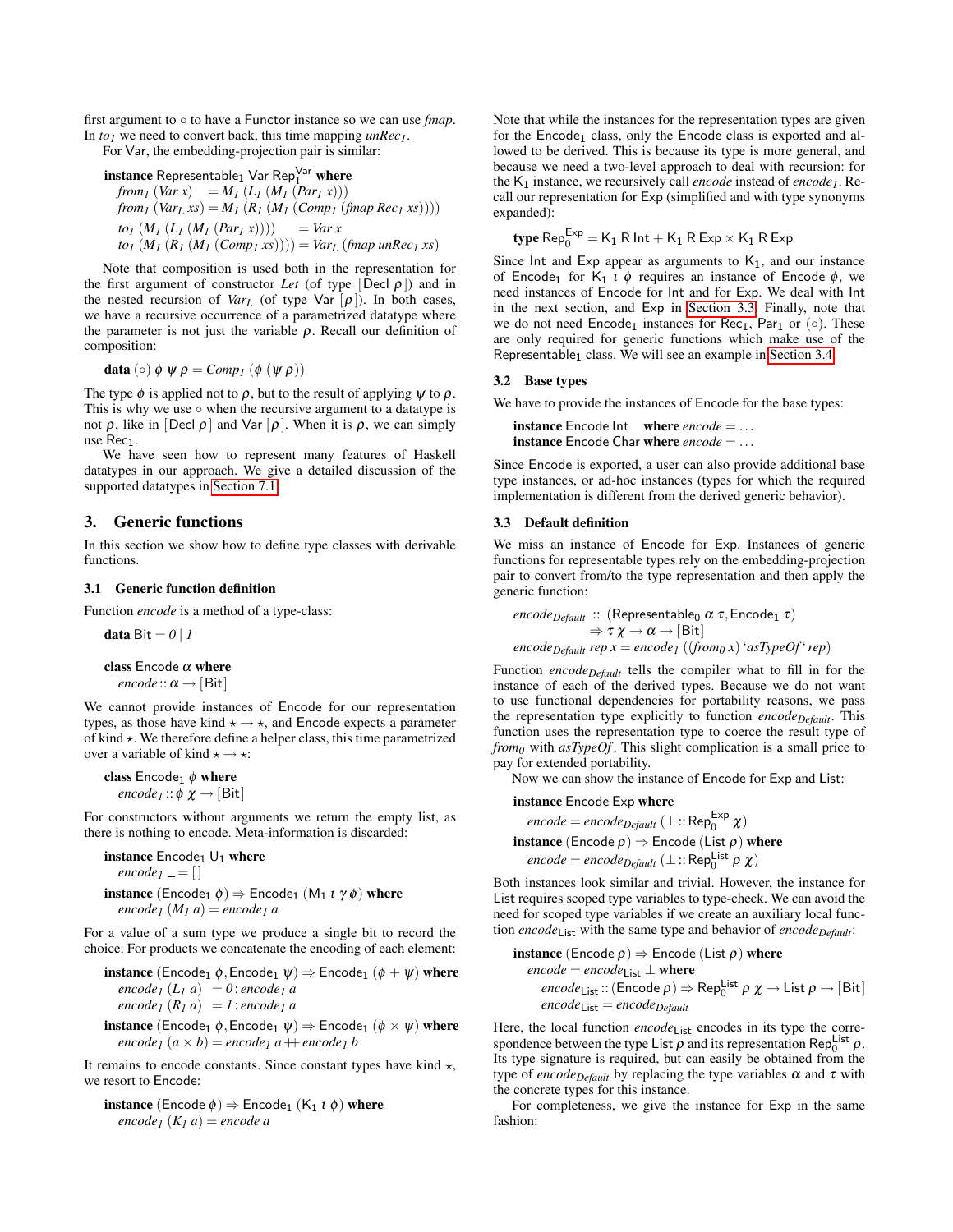instance Encode Exp where

 $\mathit{encode} = encode_{\textsf{Exp}} \perp \textbf{where}$  $\mathit{encode}_{\mathsf{Exp}} \colon \mathsf{Rep}^{\mathsf{Exp}}_0 \ \chi \to \mathsf{Exp} \to [\mathsf{Bit}]$  $encode_{\text{Exp}} = encode_{\text{Default}}$ 

It might seem strange that we choose not to use Haskell's builtin functionality for default definitions for class methods. Unfortunately we cannot use default methods, for two reasons:

- 1. Since we avoid using type families and functional dependencies, we need to explicitly pass the representation type as an argument to *encodeDefault*.
- 2. A default case would force us to move the Representable<sub>0</sub>  $\alpha \tau$ and Encode<sub>1</sub>  $\tau$  class constraints to the Encode class, possibly preventing ad-hoc instances for non-representable types and exposing  $Encode<sub>1</sub>$  to the user.

However, if the compiler is to generate instances for Exp and other representable datatypes automatically, how does it know which function to use as default? The alternative to standard Haskell default methods is to use a naming convention for this function (like appending *Default* to the class function name, as in our example). It is more reliable to use a pragma:

{−# DERIVABLE Encode *encode encodeDefault* #−}

This pragma takes three arguments, which represent (respectively):

- 1. The class which we are defining as derivable
- 2. The method of the class which is generic (and therefore needs a default definition)
- 3. The name of the function which serves as a default definition

Such a pragma also has the advantage of indicating derivability for a particular class. We could use a keyword such as derivable to signal that a class is allowed to be derived:

## derivable class Encode  $\alpha$  where ...

However, by using a pragma instead (as described above) we ensure more portability, as compilers without support for our derivable type classes can still compile the code.

Since a class can have multiple generic methods, multiple pragmas can be used for this purpose. Note, however, that a derivable class can only have non-generic methods if there is a default definition for these, as otherwise we have no means for implementing the non-generic methods. Alternatively, we could treat generic methods as default methods, filling in the generic definition automatically if the user does not give a definition. This would allow classes to have normal, generic, and default methods. However, it would complicate the code generation mechanism.

## <span id="page-5-1"></span>3.4 Generic map

In this subsection we define the generic map function *fmap*, which implements the Prelude's *fmap*. Function *fmap* requires access to the parameter in the representation type. As before, we export a single class together with an internal class where we define the generic instances:

class Functor  $\phi$  where *fmap* :: $(\rho \rightarrow \alpha) \rightarrow \phi \rho \rightarrow \phi \alpha$ 

class Functor<sub>1</sub>  $\phi$  where *fmap*<sub>1</sub> :: ( $\rho \rightarrow \alpha$ )  $\rightarrow \phi \rho \rightarrow \phi \alpha$ 

Unlike in Encode, the type arguments to Functor and Functor<sub>1</sub> have the same kind, so we do not really need two classes. However, for consistency, we use the same style as for kind  $\star$  generic functions.

We apply the argument function in the parameter case:

instance  $Function_1$  Par<sub>1</sub> where *fmap*<sub>1</sub>  $f$   $(Par_1 a) = Par_1 (fa)$ 

Unit and constant values do not change, as there is nothing we can map over. We apply *fmap<sub>1</sub>* recursively to meta-information, sums and products:

instance Functor<sub>1</sub>  $U_1$  where *fmap*<sub>1</sub>*f*  $U_1$  =  $U_1$ instance Functor<sub>1</sub> (K<sub>1</sub>  $\iota$   $\gamma$ ) where *fmap*<sub>1</sub>*f*  $(K_1 \ a) = K_1 \ a$ **instance** (Functor<sub>1</sub>  $\phi$ )  $\Rightarrow$  Functor<sub>1</sub> (M<sub>1</sub> *i*  $\gamma$  $\phi$ ) where  $fmap_1 f(M_1 a) = M_1 (fmap_1 fa)$ **instance** (Functor<sub>1</sub>  $\phi$ , Functor<sub>1</sub>  $\psi$ )  $\Rightarrow$  Functor<sub>1</sub> ( $\phi$  +  $\psi$ ) where *fmap*<sub>1</sub>*f*  $(L_1 \ a) = L_1 \ (fmap_1 f a)$ 

 $fmap_1 f(R_1 a) = R_1 (fmap_1 fa)$ 

**instance** (Functor<sub>1</sub>  $\phi$ , Functor<sub>1</sub>  $\psi$ )  $\Rightarrow$  Functor<sub>1</sub> ( $\phi \times \psi$ ) where  $fmap_1 f(a \times b) = fmap_1 f(a \times fmap_1 f(b))$ 

If we find a recursive occurrence of a functorial type, we call *fmap* again, to tie the recursive knot:

**instance** (Functor  $\phi$ )  $\Rightarrow$  Functor<sub>1</sub> (Rec<sub>1</sub>  $\phi$ ) where  $fmap_1 f (Rec_1 a) = Rec_1 (fmap f a)$ 

The remaining case is composition:

**instance** (Functor  $\phi$ , Functor<sub>1</sub>  $\psi$ )  $\Rightarrow$  Functor<sub>1</sub> ( $\phi \circ \psi$ ) where  $fmap_1 f (Comp_1 x) = Comp_1 (fmap (fmap_1 f) x)$ 

Recall that we require the first argument of  $(○)$  to be a user-defined datatype, and the second to be a representation type. Therefore, we use  $\lim_{t \to \infty}$  for the inner mapping (as it will map over a representation type) but *fmap* for the outer mapping (as it will require an embedding-projection pair). This is the general structure of the instance of  $\overline{(\circ)}$  for a generic function.

Finally, we define the default method:

$$
\{-\# DERIVABLE Function map map begin  $\#-\}$   
*fmap begin* :: (Representable<sub>1</sub>  $\phi \tau$ , *Function*<sub>1</sub>  $\tau$ )  
 $\Rightarrow \tau \rho \rightarrow (\rho \rightarrow \alpha) \rightarrow \phi \rho \rightarrow \phi \alpha$   
*fmap begin rep end rep f*  $x = to_1$  (*fmap f f* (*from g 'asTypeOf 'rep*))
$$

Now Functor can be derived for user-defined datatypes. The usual restrictions apply: only types with at least one type parameter and whose last type argument is of kind  $\star$  can derive Functor. The compiler derives the following instance for List:

instance Functor List where

$$
fmap = \frac{fmap_{List}(\perp::Rep_{I}^{List} \rho) \text{ where}}{\frac{fmap_{List}::Rep_{I}^{List} \rho \to (\rho \to \alpha) \to List \rho \to List \alpha}} \frac{fmap_{List} \to \text{Rep}_{I}^{List}}{\frac{fmap_{List} \to \text{Rep}_{I}^{flat}}{\frac{fmap_{List} \to \text{Rep}_{I}^{flat}}{\frac{fmap_{List} \to \text{Rep}_{I}^{flat}}{\frac{fmap_{List} \to \text{Rep}_{I}^{flat}}{\frac{fmap_{List} \to \text{Rep}_{I}^{flat}}{\frac{fmap_{List} \to \text{Rep}_{I}^{flat}}{\frac{fmap_{List} \to \text{Rep}_{I}^{flat}}{\frac{fmap_{List} \to \text{Rep}_{I}^{flat}}{\frac{fmap_{List} \to \text{Rep}_{I}^{flat}}{\frac{fmap_{List} \to \text{Rep}_{I}^{flat}}{\frac{fmap_{List} \to \text{Rep}_{I}^{flat}}{\frac{fmap_{List} \to \text{Rep}_{I}^{flat}}{\frac{fmap_{List} \to \text{Rep}_{I}^{flat}}{\frac{fmap_{List} \to \text{Rep}_{I}^{flat}}{\frac{fmap_{List} \to \text{Rep}_{I}^{flat}}{\frac{fmap_{List} \to \text{Rep}_{I}^{flat}}{\frac{fmap_{List} \to \text{Rep}_{I}^{flat}}{\frac{fmap_{List} \to \text{Rep}_{I}^{flat}}{\frac{fmap_{List} \to \text{Rep}_{I}^{flat}}{\frac{fmap_{List} \to \text{Rep}_{I}^{flat}}{\frac{fmap_{List} \to \text{Rep}_{I}^{flat}}{\frac{fmap_{List} \to \text{Rep}_{I}^{flat}}{\frac{fmap_{List} \to \text{Rep}_{I}^{flat}}{\frac{fmap_{List} \to \text{Rep}_{I}^{flat}}{\frac{fmap_{List} \to \text{Rep}_{I}^{flat}}{\frac{fmap_{List} \to \text{Rep}_{I}^{flat}}{\frac{fmap_{List} \to \text{Rep}_{I}^{flat}}{\frac{fmap_{List} \to \text{Rep}_{I}^{flat}}{\frac{fmap_{List} \to \text{Rep}_{I}^{flat}}{\frac{fmap_{List} \to \text{Rep}_{I}^{flat}}{\frac{fmap_{List} \to \text{Rep}_{I}^{flat}}{\frac{fmap_{List} \to \text{Rep}_{I}^{flat}}{\frac{fmap_{List} \to \text{Rep}_{I}^{flat}}{\frac{fmap_{List} \to \
$$

Note that the instance Functor List also guarantees that we can use List as the first argument to  $( \circ )$ , as the embedding-projection pairs for such compositions need to use *fmap*.

The instances derived for Expr, Decl, and Var are similar.

## <span id="page-5-0"></span>3.5 Generic empty

We can also easily express generic producers: functions which produce data. We will illustrate this with function *empty*, which produces a single value of a given type:

class Empty  $\alpha$  where *empty* ::  $\alpha$ 

This function is perhaps the simplest generic producer, as it consumes no data. It relies only on the structure of the datatype to produce values. Other examples of generic producers are the methods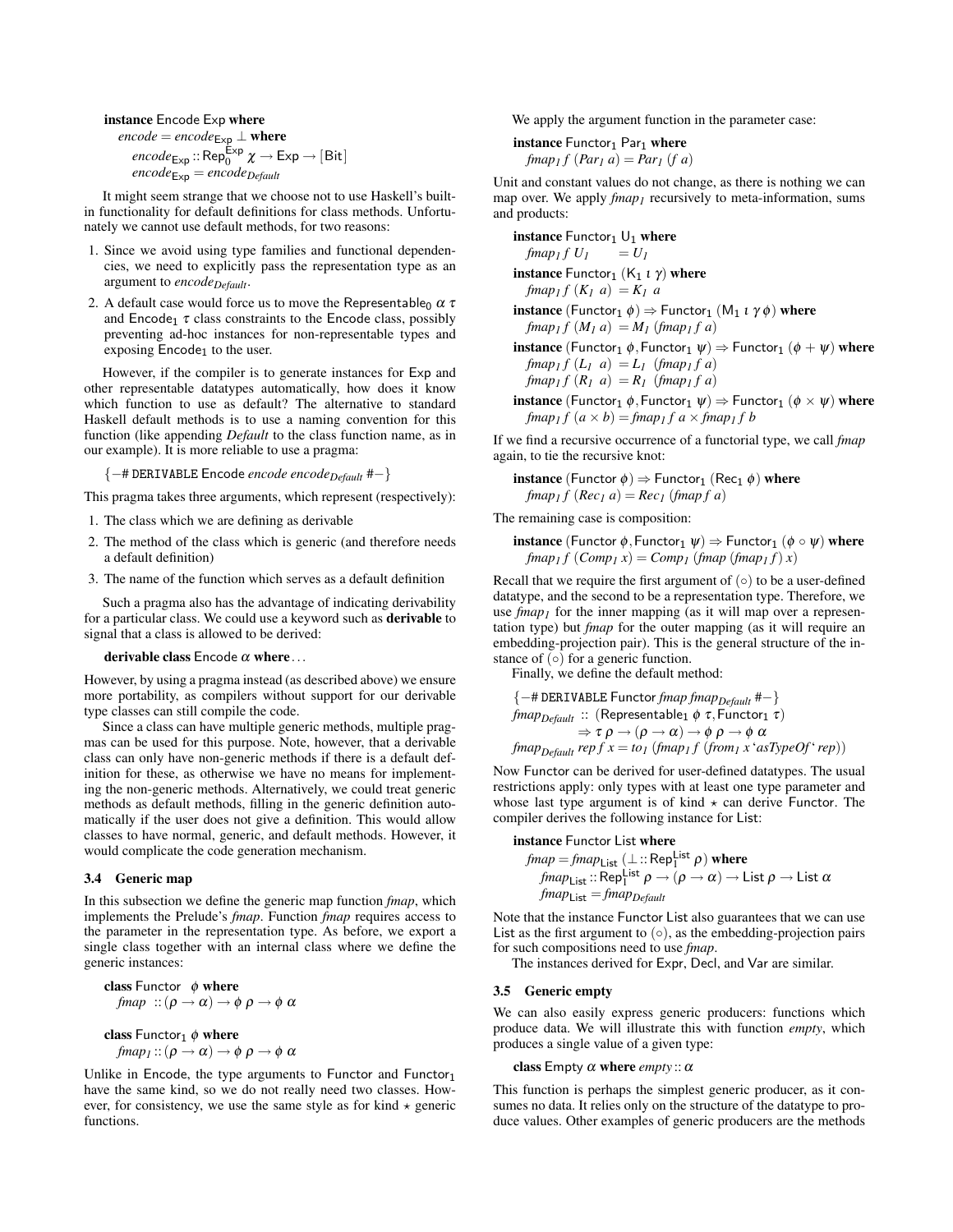in Read and the Arbitrary class from QuickCheck, and binary's *get*. As usual, we define an auxiliary type class:

class  $Empty_1$   $\phi$  where *empty'* :: φ χ

Most instances of Empty<sub>1</sub> are straightforward:

instance  $Empty_1 \cup_1$  where  $empty' = U_1$ instance  $(\text{Empty}_1 \phi) \Rightarrow \text{Empty}_1 (M_1 \iota \gamma \phi)$  where  $empty' = M_1$  *empty*<sup> $\prime$ </sup> **instance** (Empty<sub>1</sub>  $\phi$ , Empty<sub>1</sub>  $\psi$ )  $\Rightarrow$  Empty<sub>1</sub> ( $\phi \times \psi$ ) where  $\textit{empty}' = \textit{empty}' \times \textit{empty}'$ **instance** (Empty  $\phi$ )  $\Rightarrow$  Empty<sub>1</sub> (K<sub>1</sub> *i*  $\phi$ ) where  $\textit{empty}' = K_1 \textit{empty}$ 

For units we can only produce  $U_I$ . Meta-information is produced with  $M<sub>1</sub>$ , and since we encode the meta-information using type classes (instead of using extra arguments to  $M<sub>1</sub>$ ) we do not have to use ⊥ here. An empty product is the product of empty components, and for  $K_1$  we recursively call *empty*. The only interesting choice is for the sum type:

**instance** (Empty<sub>1</sub>  $\phi$ )  $\Rightarrow$  Empty<sub>1</sub> ( $\phi$  +  $\psi$ ) where  $empty' = L_1$  *empty*<sup> $\prime$ </sup>

In a sum, we always take the leftmost constructor for the empty value. Since the leftmost constructor might be recursive, function *empty* might not terminate. More complex implementations can look ahead to spot recursion, or choose alternative constructors after recursive calls, for instance. Note also the similarity between our Empty class and Haskell's Bounded: if we were defining *minBound* and *maxBound* generically, we could choose *L<sup>1</sup>* for *minBound* and *R<sup>1</sup>* for *maxBound*. This way we would preserve the semantics for derived Bounded instances, as defined by [Peyton](#page-11-8) [Jones et al.](#page-11-8) [\(2003\)](#page-11-8), while at the same time lifting the restrictions on types that can derive Bounded. Alternatively, to keep the Haskell 98 behavior, we could give no instance for  $\times$ , as enumeration types will not have a product in their representations.

The default method simply applies  $to_0$  to *empty*':

{−# DERIVABLE Empty *empty emptyDefault* #−}  $empty_{\text{Default}}$  :: (Representable<sub>0</sub> α τ, Empty<sub>1</sub> τ)  $\Rightarrow \tau \chi \rightarrow \alpha$  $\mathit{empty}_{\text{Default}}$   $\mathit{rep} = \mathit{to}_0$  ( $\mathit{empty}' \cdot \mathit{asTypeOf} \cdot \mathit{rep}$ )

Now the compiler can produce instances such as:

instance Empty Exp where

$$
empty = empty_{Exp} \perp \text{where}
$$
  
\n
$$
empty_{Exp} :: Rep^{Exp} \chi \rightarrow Exp
$$
  
\n
$$
empty_{Exp} = empty_{default}
$$
  
\n**instance** (Empty  $\rho$ )  $\Rightarrow$  Empty (List  $\rho$ ) where  
\n
$$
empty = empty_{List} \perp \text{where}
$$
  
\n
$$
empty_{List} :: (Empty  $\rho$ )  $\Rightarrow$  Rep<sup>list</sup><sub>0</sub>  $\rho \chi \rightarrow$  List  $\rho$   
\n
$$
empty_{List} :: (Empty  $\rho$ )  $\Rightarrow$  Rep<sup>list</sup><sub>0</sub>  $\rho \chi \rightarrow$  List  $\rho$
$$
$$

Instances for other types are similar.

## <span id="page-6-0"></span>3.6 Generic show

To illustrate the use of constructor and selector labels, we define the *shows* function generically:

class Show  $\alpha$  where  $shows::\alpha \rightarrow$  ShowS  $show :: \alpha \rightarrow String$ *show*  $x =$  *shows*  $x$  ""

We define a helper class Show<sub>1</sub>, with *shows<sub>1</sub>* as the only method. For each representation type there is an instance of  $Show<sub>1</sub>$ . The extra Bool argument will be explained later. Datatype meta-information and sums are ignored. For units we have nothing to show, and for constants we call *shows* recursively:

class  $Show_1 \phi$  where  $shows_1$ :: Bool  $\rightarrow \phi \chi \rightarrow$  ShowS

**instance** (Show<sub>1</sub>  $\phi$ )  $\Rightarrow$  Show<sub>1</sub> (D<sub>1</sub>  $\gamma$   $\phi$ ) where *shows*<sup> $1$ </sup> *b* ( $M_1$  *a*) = *shows*<sup> $1$ </sup> *b a* 

**instance** (Show<sub>1</sub>  $\phi$ , Show<sub>1</sub>  $\psi$ )  $\Rightarrow$  Show<sub>1</sub> ( $\phi$  +  $\psi$ ) where *shows*<sup>*I*</sup> *b* ( $L$ <sup>*I*</sup> *a*) = *shows*<sup>*I*</sup> *b a shows*<sup>*I*</sup> *b*  $(R_1 a) =$ *shows*<sup>*I*</sup> *b a* **instance** Show<sub>1</sub>  $U_1$  where<br>shows<sub>1</sub> \_  $U_1$  = id  $shows_1 = U_1$ **instance** (Show  $\phi$ )  $\Rightarrow$  Show<sub>1</sub> (K<sub>1</sub> *i*  $\phi$ ) where

 $\int$ *shows*<sup> $I$ </sup> =  $(K_I a)$  = *shows* a

The most interesting instances are for the meta-information of a constructor and a selector. For simplicity, we always place parentheses around a constructor and ignore infix operators. We do display a labeled constructor with record notation. At the constructor level, we use *conIsRecord* to decide if we print surrounding brackets or not. We use the Bool argument to *shows<sup>1</sup>* to encode that we are inside a labeled field, as we will need this for the product case:

```
instance (Show<sub>1</sub> \phi, Constructor \gamma) \Rightarrow Show<sub>1</sub> (M<sub>1</sub> C \gamma \phi) where
  shows<sub>1</sub> = c@(M<sub>1</sub> a) =showString "(" ◦ showString (conName c)
      ◦ showString " "
      ◦wrapRecord
           (shows<sub>1</sub> (conIsRecord c) a \circ showString")")
     where
        wrapRecord :: ShowS → ShowS
        wrapRecord s | conIsRecord c = showString "{ \degree \degree \degree◦ showString " }"
        wrapRecord s | otherwise = s
```
For a selector, we print its label (as long as it is not empty), followed by an "=" and the value. In the product, we use the Bool to decide if we print a space (unlabeled constructors) or a comma:

**instance** (Show<sub>1</sub>  $\phi$ , Selector  $\gamma$ )  $\Rightarrow$  Show<sub>1</sub> (M<sub>1</sub> S  $\gamma$   $\phi$ ) where *shows*<sup>1</sup> *b*  $s@$   $(M_1 a)$  $|null$  (*selName s*) = *shows*<sup>1</sup> *b a* | *otherwise* = *showString* (*selName s*)  $\circ$ *showString* " = " $\circ$ *shows<sub>1</sub> b a* **instance** (Show<sub>1</sub>  $\phi$ , Show<sub>1</sub>  $\psi$ )  $\Rightarrow$  Show<sub>1</sub> ( $\phi \times \psi$ ) where *shows<sub>1</sub>*  $b(a \times c) =$  *shows<sub>1</sub>*  $b a$ ◦ *showString* (if *b* then "," else " ") ◦ *shows<sup>1</sup> b c*

Finally, we provide the default:

{−# DERIVABLE Show *shows showsDefault* #−}  $\mathit{shows}_{\mathit{Default}}$  :: (Representable<sub>0</sub>  $\alpha$  τ, Show<sub>1</sub> τ)  $\Rightarrow \tau \chi \rightarrow \alpha \rightarrow$  ShowS *shows*<sub>Default</sub>  $rep x = shows_1 False (from_0 x 'asTypeOf' rep)$ 

We have shown how to use meta-information to define a generic *show* function. If we additionally account for infix constructors and operator precedence for avoiding unnecessary parentheses, we obtain a formal specification of how *show* behaves on every Haskell 98 datatype.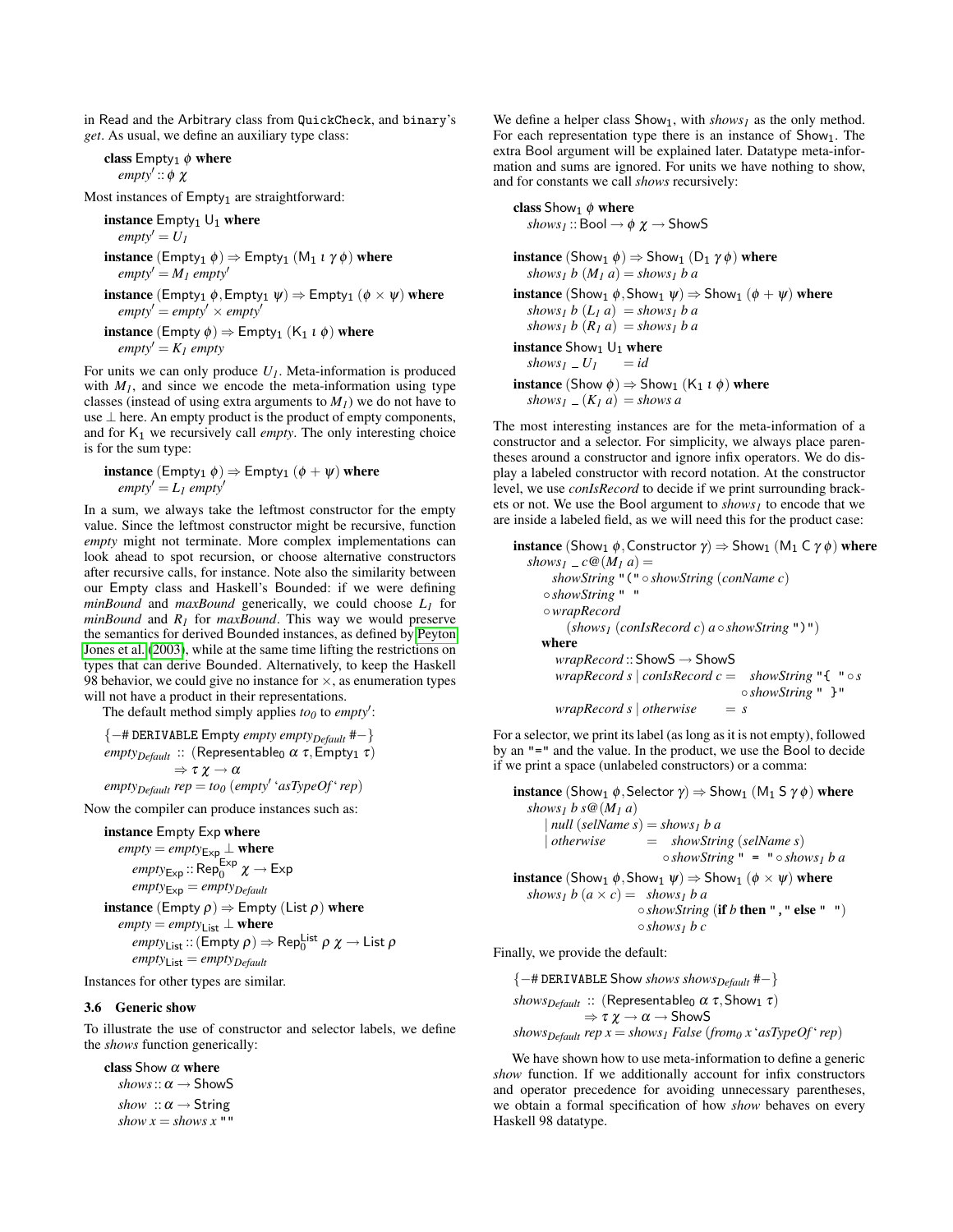# <span id="page-7-0"></span>4. Compiler support

We now describe in detail the required compiler support for our generic deriving mechanism.

We start by defining two predicates on types, isRep<sub>0</sub>  $(\phi)$ and isRep<sub>1</sub> ( $\phi$ ), which hold if  $\phi$  can be made an instance of Representable<sub>0</sub> and Representable<sub>1</sub>, respectively. The statement isRep<sub>0</sub>  $(\phi)$  holds if  $\phi$  is any of the following:

1. A regular Haskell 98 datatype without context

2. An empty datatype

3. A type variable of kind  $\star$ 

We also require that for every type  $\psi$  that appears as an argument to a constructor of  $\phi$ , isRep<sub>0</sub> ( $\psi$ ) holds.  $\phi$  cannot use existential quantification, type equalities or any other extensions.

The statement is Rep<sub>1</sub>  $(\phi)$  holds if the following conditions both hold:

1. isRep $_0$   $(\phi)$ 

2.  $\phi$  is of kind  $\star \rightarrow \star$  or  $k \rightarrow \star \rightarrow \star$ , for any kind k

Note that is  $\text{Rep}_0$  holds for all the types of [Section 2.4,](#page-2-1) while is  $\text{Rep}_1$ holds for List, Expr, Decl, and Var.

Furthermore, we define the predicate ground  $(\phi)$  to determine whether or not a datatype has type variables. For instance, ground ([Int]) holds, but ground ([ $\alpha$ ]) not. Finally, we assume the existence of an indexed fresh variable generator **fresh**  $p_i^j$ , which binds  $p_i^j$  to a unique fresh variable.

For the remainder of this section, we consider a user-defined datatype

data D 
$$
\alpha_1 ... \alpha_n = Con_1 \{l_1^1 :: p_1^1, ..., l_1^{\alpha_1} :: p_1^{\alpha_1}\}
$$
  
\n
$$
\vdots
$$
\n
$$
\{ Con_m \{l_m^1 :: p_m^1, ..., l_m^{\alpha_m} :: p_m^{\alpha_m}\}
$$

with *n* type parameters, *m* constructors and possibly labeled parameter  $l_i^j$  of type  $p_i^j$  at position *j* of constructor *Con<sub>i</sub>*.

## 4.1 Type representation (kind  $\star$ )

In [Figure 1,](#page-8-0) we show how we generate type representations for a datatype D satisfying isRep<sub>0</sub> (D). We generate a number of empty datatypes which we use in the meta-information: one for the datatype, one for each constructor and one for each argument to a constructor.

The type representation is a type synonym  $(\text{Rep}_0^D)$  with as many type variables as D. It is a wrapped sum of wrapped products: the wrapping encodes the meta-information. We wrap all arguments to constructors, even if the constructor is not a record. Since we use a balanced sum (resp. product) encoding, a generic function can use the meta-information to find out when the sum (resp. product) structure ends, which is when we reach  $C_1$  (resp.  $S_1$ ). Each argument is tagged with  $Par_0$  if it is one of the type variables, or  $Rec_0$ if it is anything else (type application or a concrete datatype).

#### 4.2 Representable<sub>0</sub> instance

The instance Representable<sub>0</sub> Rep<sup>D</sup> is defined in [Figure 2,](#page-8-1) as introduced in Section [2.](#page-1-0) The patterns of the *from<sup>0</sup>* function are the constructors of the datatype applied to fresh variables. The same patterns become expressions in function  $to<sub>0</sub>$ . The patterns of  $to<sub>0</sub>$ are also the same as the expressions of *from0*, and they represent the different values of a balanced sum of balanced products, properly wrapped to account for the meta-information. Note that, for Representable $_0$ , the functions **tuple** and **wrap** do not behave differently depending on whether we are in  $from<sub>0</sub>$  or  $to<sub>0</sub>$ , so for these declarations the *dir* argument is not needed. Similarly, the wrap

function could have been inlined. These definitions will be refined in [Section 4.4.](#page-7-2)

## 4.3 Type representation (kind  $\star \rightarrow \star$ )

See [Figure 3](#page-8-2) for the type representation of type constructors. We keep the sum-of-products structure and meta-information unchanged. At the arguments, however, we can use  $Par_0$ ,  $Par_1$ ,  $Rec_0$ , Rec<sub>1</sub>, or composition. We use Par<sub>1</sub> for the type variable  $\alpha$ , and Par<sub>0</sub> for other type variables of kind  $\star$ . A recursive occurrence of a type containing  $\alpha_n$  is marked with Rec<sub>1</sub>. A recursive occurrence of a type with no type variables is marked with  $Rec_0$ , as there is no variable to abstract from. Finally, for a recursive occurrence of a type which contains something else than  $\alpha_n$  we use composition, and recursively analyze the contained type.

## <span id="page-7-2"></span>4.4 Representable<sub>1</sub> instance

The definition of the embedding-projection pair for kind  $\star \rightarrow \star$ datatypes, shown in [Figure 4,](#page-8-3) reflects the more complicated type representation. The patterns are unchanged. However, the expressions in *to<sup>1</sup>* need some additional unwrapping. This is encoded in var and unwC: an application to a type variable other than  $\alpha_n$  has been encoded as a composition, so we need to unwrap the elements of the contained type. We use *fmap* for this purpose: since we require isRep<sub>1</sub>  $(\phi)$ , we know that we can use *fmap* (see [Section 3.4\)](#page-5-1). The user should always derive Functor for container types, as these can appear to the left of a composition.

Unwrapping is dual to wrapping: we use *Par<sup>1</sup>* for the type parameter  $\alpha_n$ , *Rec<sub>1</sub>* for containers of  $\alpha_n$ ,  $K_l$  for other type parameters and ground types, and composition for application to types other than  $\alpha_n$ . Considering composition, in  $\omega_l$  we generate only  $Comp_l$ applied to a fresh variable, as this is a pattern; the necessary unwrapping of the contained elements is performed in the right-hand side expression. In *from<sup>1</sup>* the contained elements are tagged properly: this is performed by  $wC_\alpha$ .

#### <span id="page-7-1"></span>4.5 Meta-information

We generate three meta-information instances. For datatypes, we generate

instance Datatype \$D where *moduleName* = *mName datatypeName* = *dName* ,

where *dName* is a String with the unqualified name of datatype D and *mName* is a String with the name of the module in which D is defined.

For constructors, we generate

instance Constructor \$Con*<sup>i</sup>* where

| conName                    | $= name$     |
|----------------------------|--------------|
| $\{$ conFixity             | $=$ fixity } |
| $\{conIsRecord = True\}$ , |              |

where  $i \in 1..m$ , and *name* is the unqualified name of constructor *Con<sup>i</sup>* . The braces around *conFixity* indicate that this method is only defined if *Con<sup>i</sup>* is an infix constructor. In that case, *fixity* is *Infix assoc prio*, where *prio* is an integer denoting the priority of *Con<sup>i</sup>* , and *assoc* is one of *LeftAssociative*, *RightAssociative*, or *NotAssociative*. These are derived from the declaration of *Con<sup>i</sup>* as an infix constructor. The braces around *conIsRecord* indicate that this method is only defined if *Con<sup>i</sup>* uses record notation.

For all  $i \in \{1..m\}$ , we generate

 $\textbf{instance} \text{ selector } \$L_i^j \ \{\textbf{where} \ \textit{selName} \ \textcolor{red}{\underline{--}} = l_i^j \} \ ,$ 

where  $j \in \{1..o_i\}$ . The brackets indicate that the instance is only given a body if *Con<sup>i</sup>* uses record notation. Otherwise, the default implementation for *selName* is used, i.e. *const* "".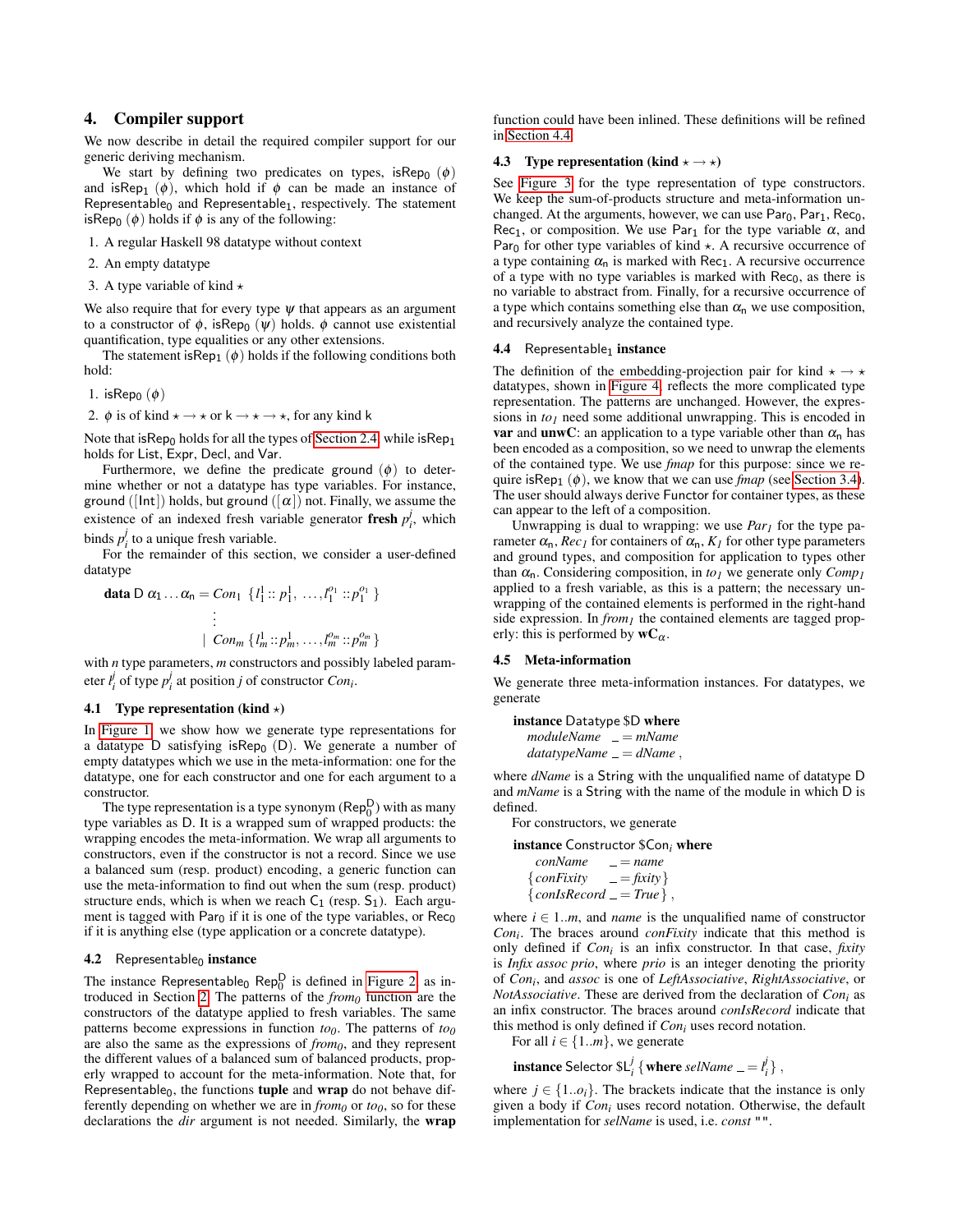| data \$D                                                 | <b>type</b> Rep <sub>0</sub> <sup>D</sup> $\alpha_1 \dots \alpha_n = D_1$ \$D $(\sum_{i=1}^m (C_1 \& Con_i \left( \prod_{i=1}^{o_m} (S_1 \& L_i^j \left( \arg p_i^j \right) \right)))$                                                                                                                                             |                                                                                                                                |
|----------------------------------------------------------|------------------------------------------------------------------------------------------------------------------------------------------------------------------------------------------------------------------------------------------------------------------------------------------------------------------------------------|--------------------------------------------------------------------------------------------------------------------------------|
| <b>data</b> $$Con_1$                                     |                                                                                                                                                                                                                                                                                                                                    |                                                                                                                                |
| <b>data</b> $$Conm$<br>data $L_1^1$<br>data $SL_m^{o_m}$ | $\sum_{i=1}^n x \mid n \equiv 0 \qquad = \nabla_1$<br>$n \equiv 1$ = x<br>  otherwise = $\sum_{i=1}^{m} x + \sum_{i=1}^{n-m} x$ where $m =  n/2 $<br>$\prod_{i=1}^{n} x \mid n \equiv 0$ = U <sub>1</sub><br>$n \equiv 1$ = x<br><i>otherwise</i> = $\prod_{i=1}^{m} x \times \prod_{i=1}^{n-m} x$ where $m = \lfloor n/2 \rfloor$ | $\arg p'_i \mid \exists_{k \in \{1n\}} : p'_i \equiv \alpha_k = \text{Par}_0 p'_i$<br>  otherwise $=$ Rec <sub>0</sub> $p_i^j$ |

<span id="page-8-0"></span>Figure 1. Code generation for the type representation (kind  $\star$ )

**instance** Representable<sub>0</sub>  $(D \alpha_1 ... \alpha_n)$   $(\text{Rep}_0^D \alpha_1 ... \alpha_n)$  where {

$$
from_0 \mathbf{pa}^{from}_{1} = \mathbf{exp}_{1}^{from}; \t to_0 \mathbf{pa}^{to}_{1} = \mathbf{exp}_{1}^{to}; \t to_1 \mathbf{pa}^{to}_{1}; \t to_2 \mathbf{pa}^{to}_{1} = \mathbf{exp}_{m}^{to}; \t to_3 \mathbf{pa}^{to}_{1} = \mathbf{exp}_{m}^{to}; \t to_4 \mathbf{pa}^{to}_{1} = \mathbf{exp}_{m}^{from}
$$
\n
$$
\begin{aligned}\n\mathbf{imj}_{i,m} x \mid m &\equiv 0 = \perp \\
m &\equiv 1 = x \\
i < m' = L_1 (\mathbf{inj}_{i,m'} x) \\
i > m' = R_1 (\mathbf{inj}_{i,m'} x) \\
i < m' = L_1 (\mathbf{inj}_{i,m'} x) \\
i < m' = \lfloor n/2 \rfloor\n\end{aligned}\n\qquad\n\begin{aligned}\n\mathbf{imj}_{i,m} & = \mathbf{exp}_{m}^{to}; \\
\mathbf{imj}_{i,m} & = \mathbf{exp}_{m}^{to}; \\
\mathbf{imj}_{i,m} & = \mathbf{exp}_{m}^{to}; \\
\mathbf{imj}_{i,m} & = \mathbf{exp}_{m}^{to}; \\
\mathbf{imj}_{i,m} & = \mathbf{exp}_{m}^{to}; \\
\mathbf{imj}_{i,m} & = \mathbf{exp}_{m}^{to}; \\
\mathbf{imj}_{i,m} & = \mathbf{exp}_{m}^{to}; \\
\mathbf{imj}_{i,m} & = \mathbf{exp}_{m}^{to}; \\
\mathbf{imj}_{i,m} & = \mathbf{exp}_{m}^{to}; \\
\mathbf{imj}_{i,m} & = \mathbf{exp}_{m}^{to}; \\
\mathbf{imj}_{i,m} & = \mathbf{exp}_{m}^{to}; \\
\mathbf{imj}_{i,m} & = \mathbf{exp}_{m}^{to}; \\
\mathbf{imj}_{i,m} & = \mathbf{exp}_{m}^{to}; \\
\mathbf{imj}_{i,m} & = \mathbf{exp}_{m}^{to}; \\
\mathbf{imj}_{i,m} & = \mathbf{exp}_{m}^{to}; \\
\mathbf{imj}_{i,m} & = \mathbf{exp}_{m}^{to}; \\
\mathbf{imj}_{i,m} & = \mathbf{exp}_{m}^{to}; \\
\mathbf{imj}_{i,m} & =
$$

<span id="page-8-1"></span>Figure 2. Code generation for the Representable<sub>0</sub> instance

 $\textbf{type Rep}_1^{\textbf{D}} \; \alpha_1 \ldots \alpha_{n-1} = \text{D}_1 \; \textbf{\$D} \; (\sum_{i=1}^m \left( \textsf{C}_1 \; \textbf{\$Con}_{i} \; (\prod_{j=1}^{o_m} \; (\textsf{S}_1 \; \textbf{\$L}_i^j \; (\textbf{arg} \, p_i^j)))\right))$ 

 $\arg p_i^j \mid \exists_k \in \{1..n-1\} : p_i^j$  $\alpha_i^j \equiv \alpha_k$  = Par<sub>0</sub>  $p_i^j$  $| p_i^j \equiv \alpha_n$  = Par<sub>1</sub>  $| p_i^j \equiv \phi \alpha_n \wedge \text{isRep}_1 (\phi) = \text{Rec}_1 p$ *j i*  $| p^j_i \equiv \phi \; \beta \; \; \wedge \, \mathrm{isRep}_1 \; (\phi) \wedge \neg \; \mathrm{ground} \; (\beta) = \phi \circ \mathrm{\textbf{arg}} \; \beta$  $|$  *otherwise j i*  $\sum_{i=1}^{m} x$  and  $\prod_{j=1}^{n} x$  as in [Figure 1.](#page-8-0)

<span id="page-8-2"></span>Figure 3. Code generation for the type representation (kind  $\star \rightarrow \star$ )

$$
\begin{array}{ll}\n\text{instance Representable}_1 \ (\text{D } \alpha_1 \ldots \alpha_{n-1}) \ (\text{Rep}_1^D \ \alpha_1 \ldots \alpha_{n-1}) \ \text{where} \ \{\text{exp}_i^{fo} = \text{Con}_i \ (\text{var } p_i^1) \ldots (\text{var } p_i^{o_i}) \\
\text{from}_1 \ \text{pat}_1^{from} = \text{exp}_1^{from}; & \text{to}_1 \ \text{pat}_1^{fo} = \text{exp}_1^{fo}; & \text{var } p_i^i \ | \ p_i^i \equiv \phi \ \alpha \wedge \alpha \not\equiv \alpha_n \\
\vdots & \vdots & \ddots & \vdots \\
\text{from}_1 \ \text{pat}_m^{from} = \text{exp}_m^{from}; & \text{to}_1 \ \text{pat}_m^{fo} = \text{exp}_m^{fo}; & \text{otherwise}\n\end{array}
$$

$$
\textbf{pat}_i^{dir}, \textbf{exp}_i^{from}, \textbf{inj}_{i,m} x
$$
, and  $\textbf{tuple}_i^{dir}(p_1...p_m)$  as in Figure 2 (but using the new **wrap**<sup>dir</sup> x).

$$
\begin{array}{ll}\n\textbf{wrap}^{dir} \ p_i^j \mid p_i^j \equiv \alpha_n & = \text{Par}_1 \text{ (fresh } p_i^j) & \textbf{unw} \ C_{\alpha} \mid \alpha \equiv \alpha_n & = \text{unPar}_1 \\
|p_i^j \equiv \phi \ \alpha_n \land \text{isRep}_1 (\phi) & = \text{Rec}_1 \text{ ( fresh } p_i^j) & \alpha \equiv \phi \ \alpha_n \land \text{isRep}_1 (\phi) & = \text{unRec}_1 \\
|\exists_{k \in \{1..n\}} : p_i^j \equiv \alpha_k & = K_1 \text{ ( fresh } p_i^j) & \alpha \equiv \phi \ \beta \land \text{ground } (\beta) = \text{unRec}_0 \\
|p_i^j \equiv \phi \ \alpha \land \neg \text{isRep}_1 (\phi) = K_1 \text{ ( fresh } p_i^j) & \textbf{w} \ C_{\alpha} \mid \alpha \equiv \phi \ \beta \land \text{isRep}_1 (\phi) = \text{fmap } \textbf{unw} \ C_{\beta} \circ \text{unComp}_1 \\
|p_i^j \equiv \phi \ \alpha \land \text{dir} \equiv \text{from } \text{comp}_1 \text{ (frame } \textbf{w} \ C_{\alpha} \text{ ( fresh } p_i^j) & \textbf{w} \ C_{\alpha} \mid \alpha \equiv \alpha_n & = \text{Par}_1 \\
| \text{ground } (\alpha) & = K_1 \\
| \text{othenwise} & = \text{Comp}_1 \text{ ( fresh } p_i^j) & \alpha \equiv \phi \ \alpha \land \text{isRep}_1 (\phi) = \text{Rec}_1 \\
| \alpha \equiv \phi \ \alpha \land \text{isRep}_1 (\phi) = \text{Rec}_1 \\
| \alpha \equiv \phi \ \alpha \land \text{isRep}_1 (\phi) = \text{Re}_1 \\
| \alpha \equiv \phi \ \alpha \land \text{isRep}_1 (\phi) = \text{Rem}_1 \circ (\text{fmap } \textbf{w} \ C_{\beta}) & \text{where } \alpha \equiv \text{Gr}_1 \ \alpha \equiv \phi \ \alpha \land \text{isRep}_1 (\phi) = \text{Comp}_1 \circ (\text{fmap } \textbf{w} \ C_{\beta}) & \text{where } \alpha \equiv \text{Gr}_1 \ \alpha \equiv \text{Gr}_1 \ \alpha \equiv \text{Per}_2 \ \alpha \equiv \text{Per}_1 \ \alpha \equiv \text{Per}_2 \ \alpha \equiv \text{Per}_1 \ \alpha \equiv \text{Per}_2 \
$$

<span id="page-8-3"></span>Figure 4. Code generation for the Representable<sub>1</sub> instance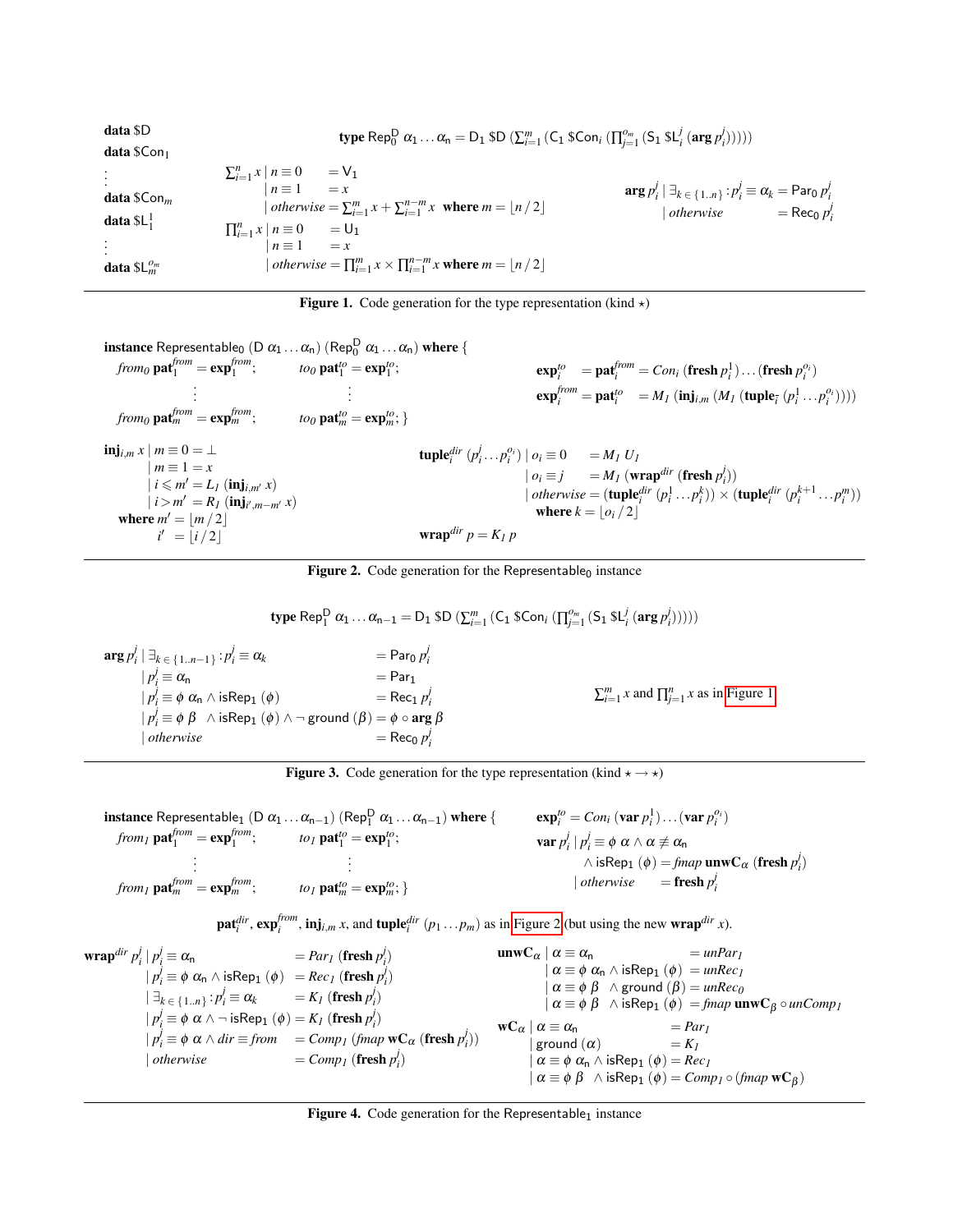# 4.6 Default instances

The instances of a class representing the different cases of a generic function on representation types present somewhat more of a challenge because they refer to a specific function defined by the generic programmer (in our running example *encodeDefault*). The compiler knows which function to use due to the DEFAULT pragma [\(Section 3.3\)](#page-4-1).

After the default function has been determined, the only other concern is passing the explicit type representation, encoded as a typed ⊥.

#### 4.6.1 Generic functions on Representable<sub>0</sub>

For each generic function *f* that is a method of the type class *F*, and for every datatype D with type arguments  $\alpha_1 \dots \alpha_n$  and associated representation type Rep $_0^D$   $\alpha_1 \dots \alpha_n$   $\chi$ , the compiler generates:

**instance** 
$$
(C...)
$$
  $\Rightarrow$   $F$   $(D \alpha_1 ... \alpha_n)$  where  
\n $f = f_D \perp$  where  
\n $f_D :: (C...)$   $\Rightarrow$   $\text{Rep}_0^D \alpha_1 ... \alpha_n \chi \rightarrow \beta$   
\n $f_D = f_{\text{Default}}$ 

The type  $\beta$  is the type of *f* specialized to D, and  $\chi$  is a fresh type variable. The context C is the same in the instance head and in function  $f<sub>D</sub>$ . The exact context generated depends on the way the user specified the deriving. If **deriving**  $F$  was attached to the datatype, we generate a context *F*  $\overrightarrow{\alpha_1},...$ , *F*  $\overrightarrow{\alpha_n}$ , where  $\overrightarrow{\alpha}$  is the variable  $\alpha$  applied to enough fresh type variables to achieve full saturation. This approach gives the correct behavior for Haskell 98 derivable classes like Show. In general, however, it is not correct: we cannot assume that we require *F*  $\alpha_i$  for all  $i \in \{1..n\}$ : generic *children*, for instance, does not require any constraints, as it is not a recursive function. Worse even, we might require constraints other than these, as a generic function can use other functions, for instance.

To avoid these problems we can use the standalone deriving extension. If we have a standalone deriving

deriving instance  $(C...)\Rightarrow F(D\alpha_1...\alpha_n)$ 

we can simply use this context for the instance. In general, however, the compiler should be able to infer the right context by analyzing the context of the generic function and the structure of the datatype.

#### **4.6.2 Generic functions on Representable**<sub>1</sub>

For each generic function *f* that is a method of the type class *F*, and for every datatype D with type arguments  $\alpha_1 \dots \alpha_n$  and associated representation type Rep $_1^D$   $\alpha_1 \dots \alpha_n$ , the compiler generates:

$$
\begin{aligned}\n\text{instance } (C \ldots) &\Rightarrow F \text{ (D } \alpha_1 \ldots \alpha_{n-1} \text{)} \text{ where} \\
f &= f_D \perp \text{ where} \\
f_D :: (C \ldots) &\Rightarrow \text{Rep}_1^D \alpha_1 \ldots \alpha_n \to \beta \\
f_D &= f_{\text{Default}}\n\end{aligned}
$$

The type  $\beta$  is the type of *f* specialized to D (in other words,  $f$ :  $\beta$ ). This code is almost the same as that for generic functions on Representable $_0$ , with a small exception for handling the last type variable  $(\alpha_n)$ . The context can be copied from the standalone deriving, if one was used, or just inferred by the compiler.

## 4.7 UHC specifics

We have a prototype implementation of our deriving mechanism in UHC. Although generating the required datatypes and instances is straightforward, we have to resolve some subtle issues. In our implementation, the following issues arose:

*Which stage of the compiler pipeline generates the datatypes and instances?* Ideally, all deriving-related code is generated as early

as possible, for example during desugaring, so later compiler stages can type check the generated code. However, the generation needs kind information of types and classes, which is only available after kind checking. In UHC, the datatypes and instances are directly generated as intermediate Core, directed by kind information, and only the derived instances are intertwined with type checking and context reduction because of the use of the default deriving functions.

*Use of fmap.* The generation of embedding-projection pairs for types with composition requires *fmap*, which in turn requires the context reduction machinery to resolve overloading. This complicates the interaction with the compiler pipeline, because the generation becomes not only kind-directed, but also context reduction proof-directed. However, all occurrences of *fmap* are applied to the identity function *id*, because wrappers like Par<sub>1</sub> are defined as newtypes. In UHC, the use of context reduction is avoided assuming the equality *fmap id*  $\equiv$  *id*.

*Code size.* Some quick measurements show a 10% increase in the size of the generated code. Although language pragmas like *GenericDeriving* and *NoGenericDeriving* could selectively switch this feature on or off, this would defeat the purpose of genericity. Once turned off for a datatype, no *Representable*s are generated, and no generic instances can be defined anymore. Instead, later transformations should prune unused code. These issues need further investigation.

*Bootstrapping.* As soon as a user defines a datatype, code generation generates the supporting datatypes. Such datatypes (e.g.  $$Con<sub>1</sub>$ ) and the datatypes used by supporting datatypes (e.g. Bool, used in the return type of *conIsRecord*) are mutually dependent, which is detected by binding group analysis. Each binding group type analysis must deal with mutually dependent datatypes. This also means that the supporting definitions must be available in the first module that contains a datatype.

*Interaction with desugaring.* Currently, deriving clauses are just syntactic sugar for standalone deriving. After desugaring, we cannot decide to generate a Representable<sub>0</sub> or a Representable<sub>1</sub> instance because kind information is not available. Automatically generating the correct context for such an instance cannot be done either. To work around this limitation, we only accept deriving clauses for generic classes that use Representable<sub>0</sub>. Derivings for Representable<sub>1</sub> classes have to use standalone deriving syntax, since then we no longer need to infer a context, and can let the programmer provide the required context.

## <span id="page-9-0"></span>5. Alternatives

We have described how to implement a **deriving** mechanism that can be used to specify many datatype-generic functions in Haskell. There are other alternatives, of varying complexity and type-safety.

#### 5.1 Pre-processors

The simplest, most powerful and least type safe alternative to our approach is to implement deriving by pre-processing the source file(s), analyzing the datatypes definitions and generating the required instances with a tool such as DrIFT [\(Winstanley and](#page-11-16) [Meacham 2008\)](#page-11-16). This requires no work from the compiler writer, but does not simplify the task of adding new derivable classes, as programming by generating strings is not very convenient.

Staged meta-programming lies in between a pre-processor and an embedded datatype-generic representation. GHC supports Template Haskell [\(Sheard and Peyton Jones 2002\)](#page-11-5), which has become a standard tool for obtaining reflection in Haskell. While Template Haskell provides possibly more flexibility than the purely librarybased approach we describe, it imposes a significant hurdle on the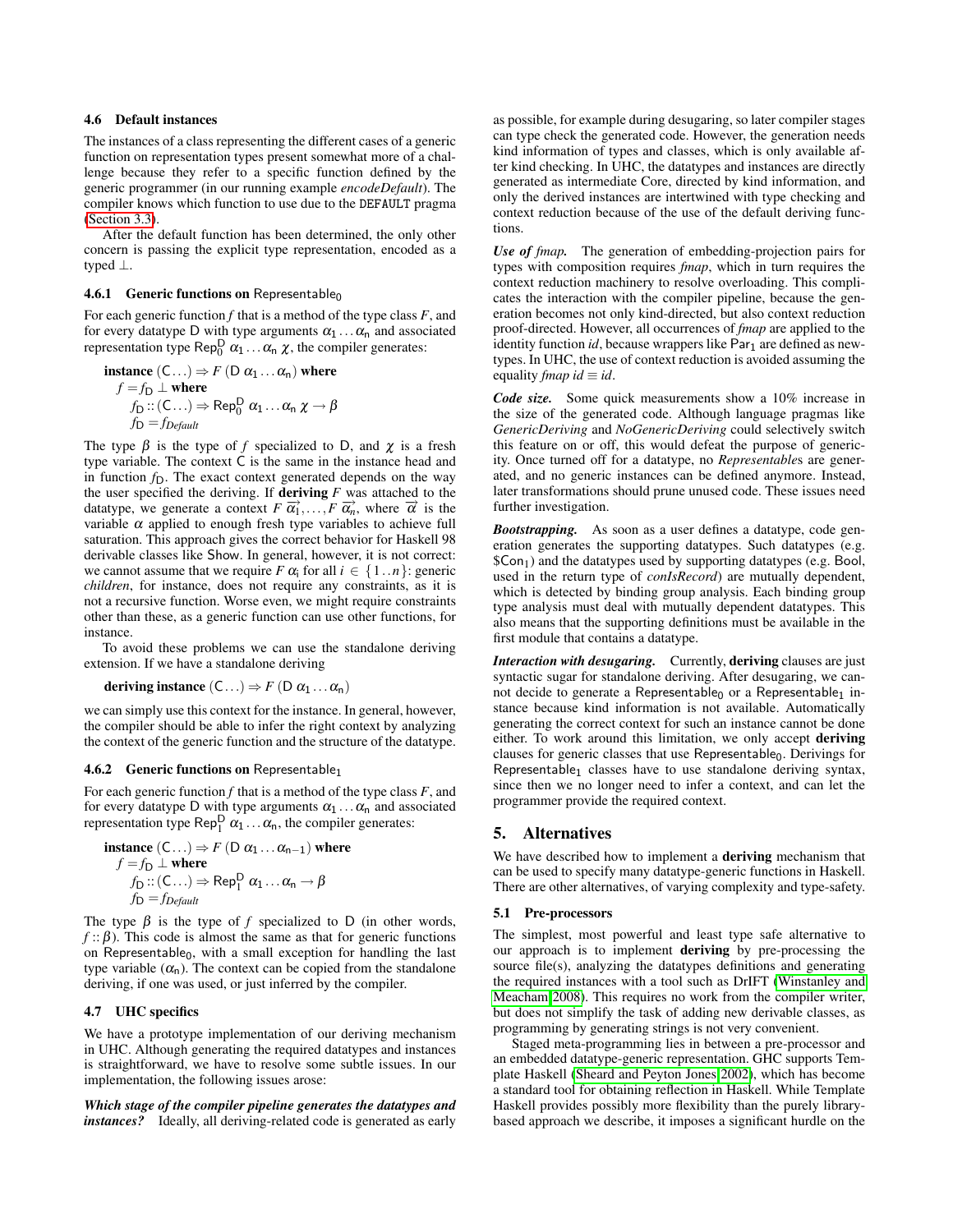compiler writer, who does not only have to implement a language for staged programming (if one does not yet exist for the compiler, like in UHC), but also keep this complex component up-todate with the rest of the compiler, as it evolves. As an example, Template Haskell support for GADTs and type families only arrived much later than the features themselves. Also, for the derivable class writer, using Template Haskell is more cumbersome and error-prone than writing a datatype-generic definition in Haskell itself.

For these reasons we think that our library-based approach, while having some limitations, has a good balance of expressive power, type safety, and the amount of implementation work required.

## 5.2 Generic programming libraries

Another design choice we made was in the specific library approach to use. We have decided not to use any of the existing libraries but instead to develop yet another one. However, our library is merely a variant of existing libraries, from which it borrows many ideas. We see our representation as a mixture between regular (Van Noort et al. [2008\)](#page-11-12) and instant-generics [\(Chakravarty et al. 2009\)](#page-11-13). We share the functorial view with regular; however, we abstract from a single type parameter, and not from the recursive occurrence. Our library can also be seen as instant-generics extended with a single type parameter. However, having one parameter allows us to deal with composition effectively, and we do not duplicate the representation for types without parameters.

Since we wanted to avoid using GADTs, and we wanted an extensible approach, we had to exclude most of the other generic programming libraries. The only possible choice would have been EMGM [\(Oliveira et al. 2007\)](#page-11-17), which supports type parameters, is modular and does not require fancy extensions. However, EMGM duplicates the representation for higher arities, and encodes the representation of a type at the value level. We prefer encoding the representation only at the type level, as this has proven to allow for type-indexed datatypes (see [Section 7.2\)](#page-10-3).

## <span id="page-10-0"></span>6. Related work

The generic programming library we present shares many aspects with regular (Van Noort et al. [2008\)](#page-11-12) and instant-generics [\(Chakravarty et al. 2009\)](#page-11-13). Clean [\(Alimarine and Plasmeijer 2001\)](#page-11-18) has also integrated generic programming directly in the language. We think our approach is more lightweight: we express our generic functions almost entirely in Haskell and require only one small syntactic extension. On the other hand, the approach taken in Clean allows defining generic functions with polykinded types [\(Hinze](#page-11-19) [2002\)](#page-11-19), which means that the function *bimap* (see [Section 2.1\)](#page-1-1), for instance, can be defined. Not all Clean datatypes are supported: quantified types, for example, cannot derive generic functions. Our approach does not support all features of Haskell datatypes, but most common datatypes and generic functions are supported.

An extension for derivable type classes similar to ours has been developed by [Hinze and Peyton Jones](#page-11-20) [\(2001\)](#page-11-20) in GHC. As in Clean, this extension requires special syntax for defining generic functions, which makes it harder to implement and maintain. In contrast, generic functions written in our approach are portable across different compilers. Furthermore, [Hinze and Peyton Jones'](#page-11-20)s approach cannot express functions such as *fmap*, as their type representation does not abstract over type variables.

[Rodriguez Yakushev et al.](#page-11-4) [\(2008\)](#page-11-4) give criteria for comparing generic programming libraries. These criteria consider the library's use of types, and its expressiveness and usability. Regarding types, our library scores very good: we can represent regular, higherkinded, nested, and mutually recursive datatypes. We can also express subuniverses: generic functions are only applicable to types

that derive the corresponding class. We only miss the ability to represent nested higher-kinded datatypes, as our representation abstracts only over a parameter of kind  $\star$ .

Regarding expressiveness, our library scores good for most criteria: we can abstract over type constructors, give ad-hoc definitions for datatypes, our approach is extensible, supports multiple generic arguments, represents the constructor names and can express consumers, transformers, and producers. We cannot express *gmapQ* in our approach, but our generic functions are still first-class: we can call generic map with generic show as argument, for instance. Adhoc definitions for constructors would be of the form:

# instance Show Exp where

```
shows (Plus e_1 e_2) = shows e_1 \circshowString "+" \circ shows e_2shows x = shows Default (\perp :: Rep<sub>0</sub><sup>Exp</sup> \chi) x
```
However, in our current implementation,  $\text{Rep}_{0}^{\text{Exp}}$  is an internal type synonym not exposed to the user. Exposing it to the user would require a naming convention. If UHC supported type families [\(Schri](#page-11-14)[jvers et al. 2008\)](#page-11-14), Rep<sub>0</sub> could be a visible type family, which would solve our problem for ad-hoc definitions of constructors. It would also remove the need for using *asTypeOf* in [Section 2.3.](#page-2-0)

Regarding usability, our approach supports separate compilation, is highly portable, has automatic generation of its two representations, requires minimal work to instantiate and define a generic function, is implemented in a compiler and is easy to use. We have not yet benchmarked our library in UHC. In GHC, we believe it will be as efficient as instant-generics and regular.

## <span id="page-10-1"></span>7. Future work

Our solution is applicable to a wide range of datatypes and can express many generic functions. However, some limitations still remain, and many improvements are possible. In this section we outline some possible directions for future research.

#### <span id="page-10-2"></span>7.1 Supported datatypes

Our examples in [Section 2](#page-1-0) show that we can represent many common forms of datatypes. We believe that we can represent all of the Haskell 98 standard datatypes in Representable<sub>0</sub>, except for constrained datatypes. We could easily support constrained datatypes by propagating the constraints to the generic instances.

Regarding Representable<sub>1</sub>, we can represent many, but not all datatypes. Consider a nested datatype for representing balanced trees:

**data** Perfect 
$$
\rho = Node \rho \mid Perfect (\rho, \rho)
$$

We cannot give a representation of kind  $\star \rightarrow \star$  for Perfect, since for the *Perfect* constructor we would need something like Perfect ◦ Rec<sub>1</sub> ((,)  $\rho$ ). However, the type variable  $\rho$  is no longer available, because we abstract from it. This limitation is caused by the fact that we abstract over a single type parameter. The approach taken by [Hesselink](#page-11-21) [\(2009\)](#page-11-21) is more general and fits closely with our approach, but it is not clear if it is feasible without advanced language extensions.

Note that for this particular case we could use a datatype which pairs elements of a single type:

$$
\textbf{data Pair }\rho = \textit{Pair }\rho \text{ }\rho
$$

The representation for the *Perfect* constructor could then be Perfect ◦ Rec<sub>1</sub> Pair.

## <span id="page-10-3"></span>7.2 Type-indexed datatypes

Some generic functionality, like the zipper [\(Huet 1997\)](#page-11-22) and generic rewriting (Van Noort et al. [2008\)](#page-11-12), require not only type-indexed functions but also type-indexed datatypes: types that depend on the